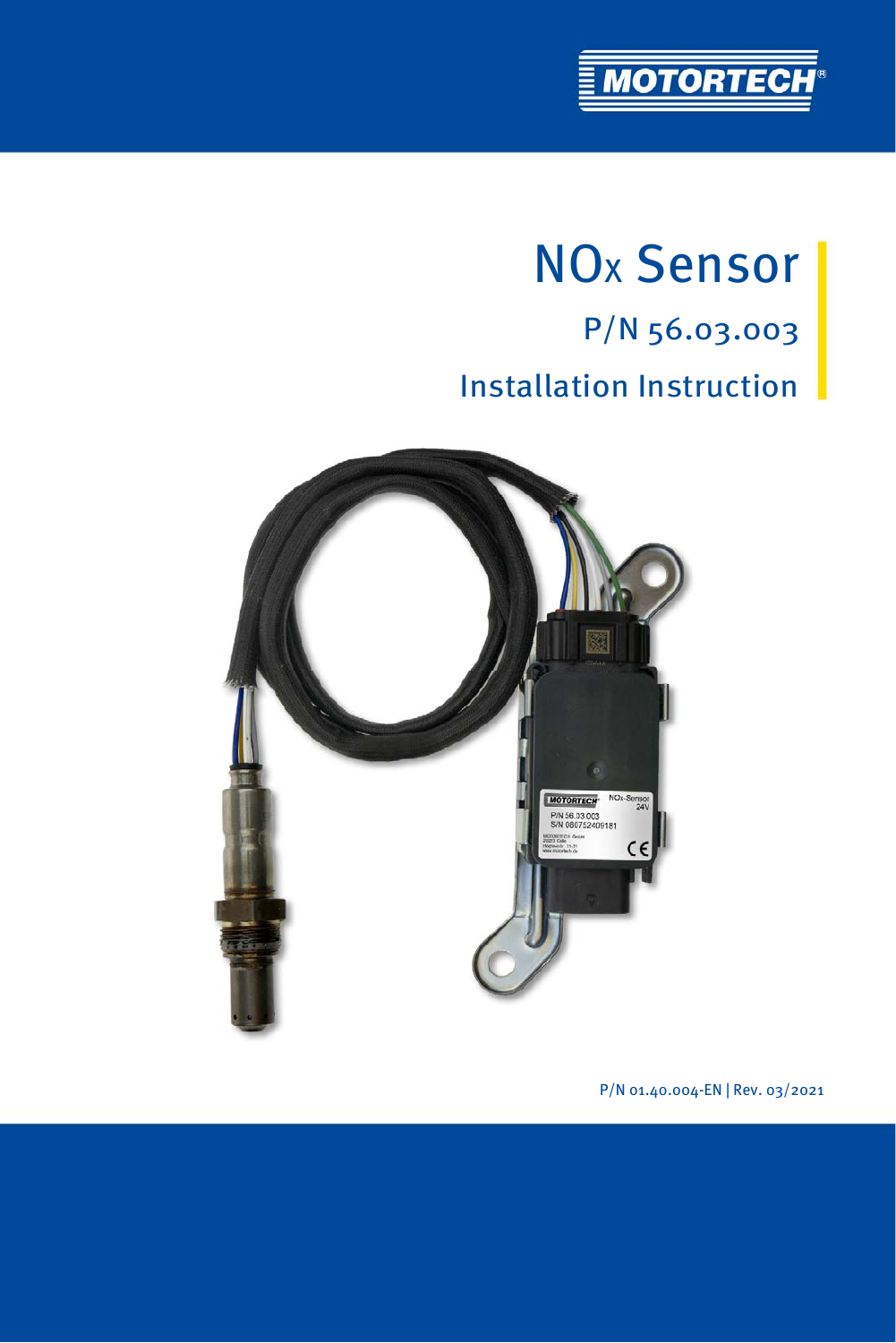Original installation instruction

© Copyright 2021 MOTORTECH GmbH. All rights reserved.

MOTORTECH products and the MOTORTECH logo are registered and/or common law trademarks of the MOTORTECH GmbH. All further trademarks and logos displayed or used in this publication are the property of the respective entitled person and are used for reference purposes only.

Information contained in this publication may be changed without prior notice.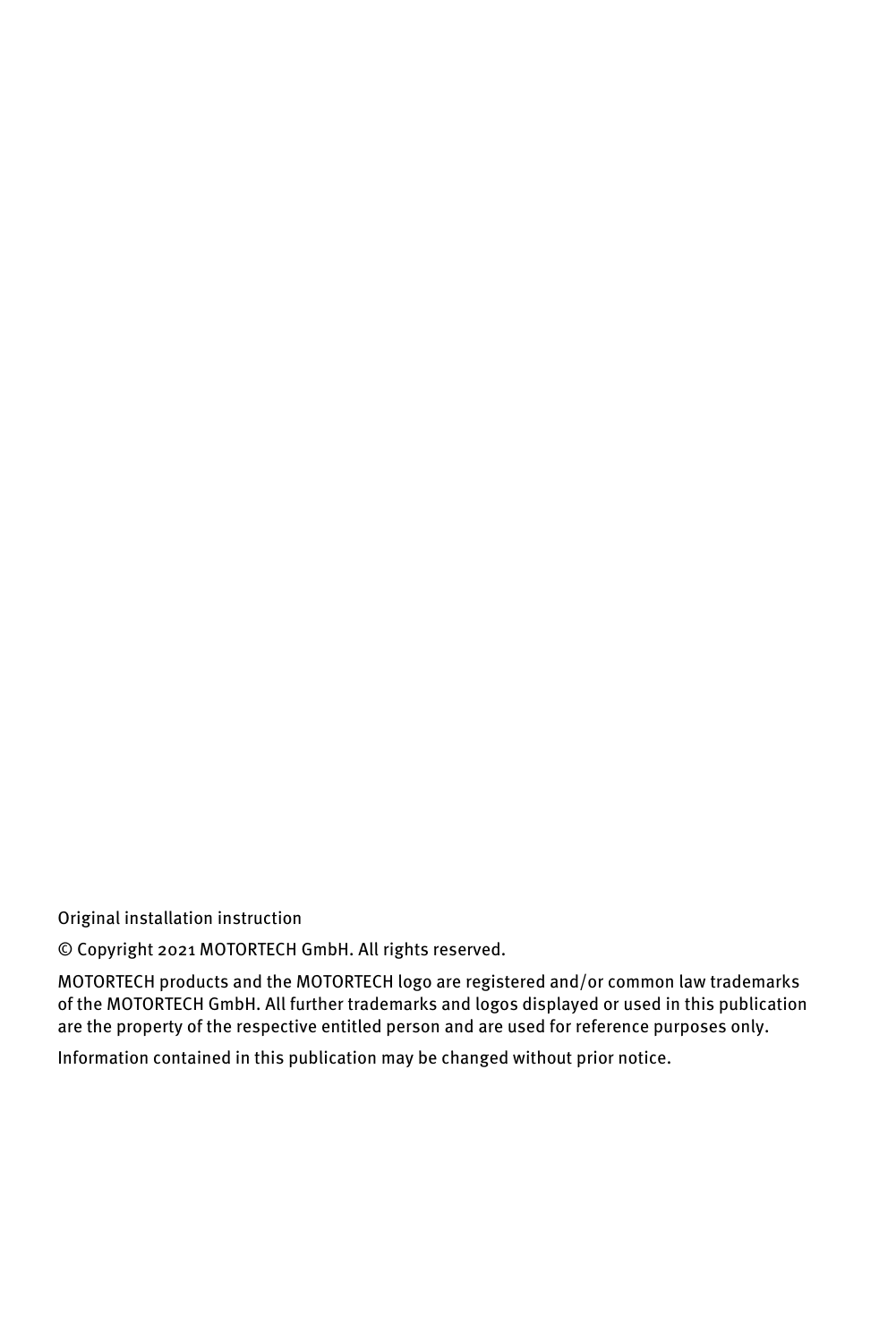# I Table of Contents

|  |  | <b>MOTORTECH</b> |
|--|--|------------------|
|  |  |                  |
|  |  |                  |
|  |  |                  |

| 1.4 Which Abbreviations/Acronyms Are Used in the Installation Instruction?6 |
|-----------------------------------------------------------------------------|
|                                                                             |
|                                                                             |
|                                                                             |
|                                                                             |
|                                                                             |
|                                                                             |
|                                                                             |
|                                                                             |
|                                                                             |
|                                                                             |
|                                                                             |
|                                                                             |
|                                                                             |
|                                                                             |
|                                                                             |
|                                                                             |
|                                                                             |
|                                                                             |
|                                                                             |
|                                                                             |
|                                                                             |
|                                                                             |
|                                                                             |
|                                                                             |
|                                                                             |
|                                                                             |
|                                                                             |
|                                                                             |
|                                                                             |
|                                                                             |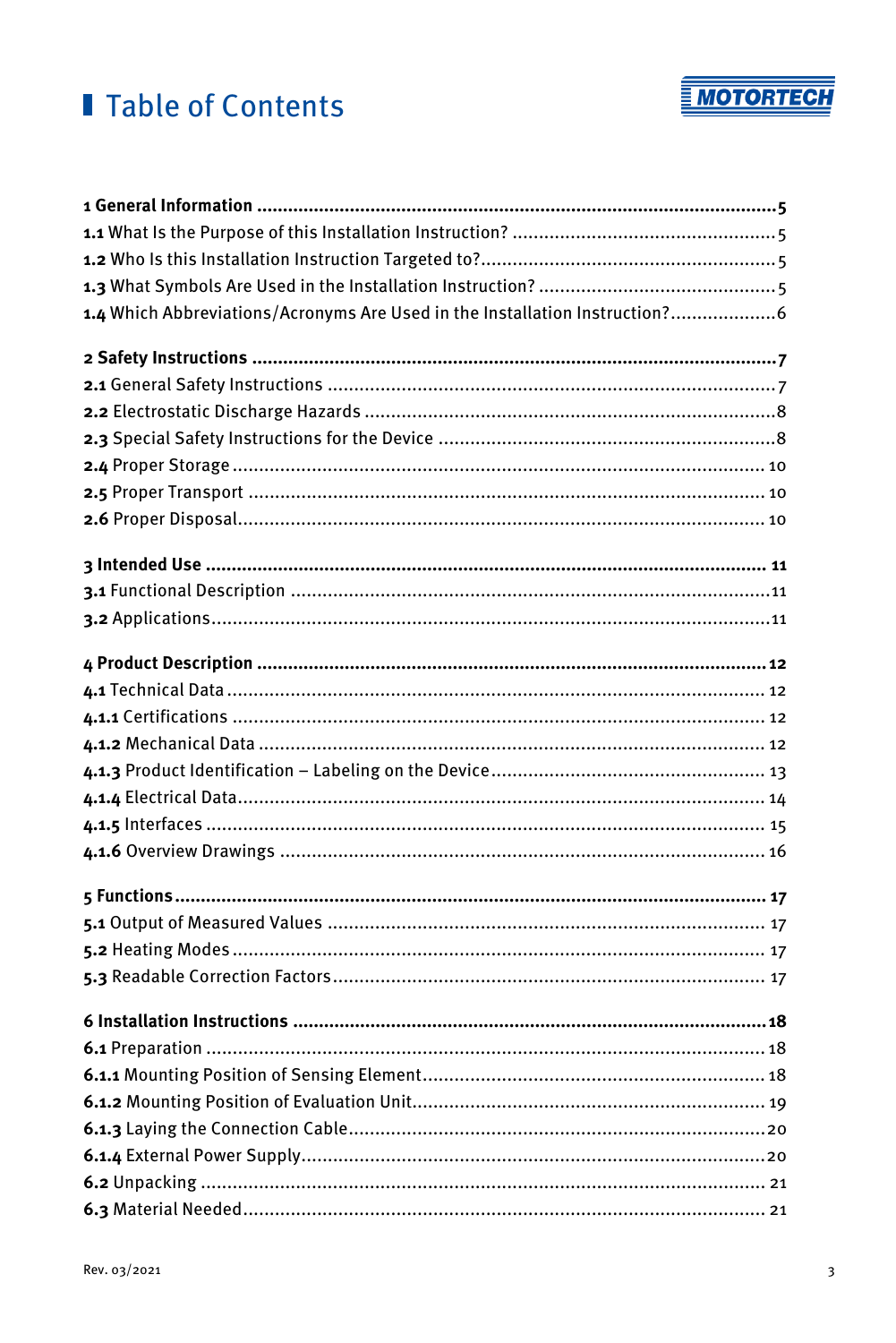# **■ Table of Contents**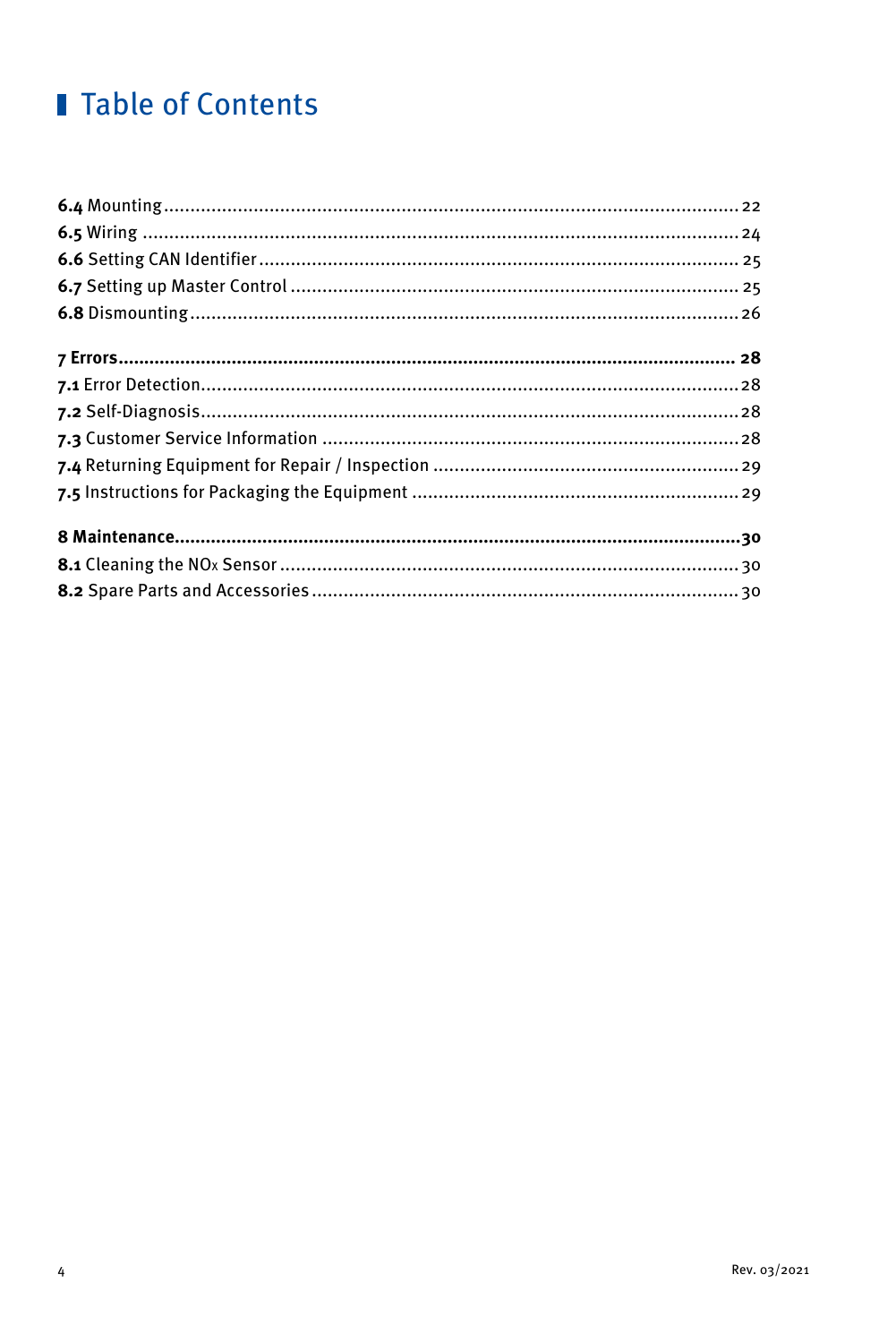# <span id="page-4-0"></span>**1** 1 General Information



Prior to use, read this installation instruction carefully and familiarize yourself with the product. Installation and start-up should not be carried out before reading and understanding this document. Keep this installation instruction readily available so that you can reference it as needed.

### <span id="page-4-1"></span>**1.1** What Is the Purpose of this Installation Instruction?

This installation instruction serves as an aid for the installation of the product and supports the technical staff with all maintenance tasks to be performed. Furthermore, this instruction is aimed at preventing dangers to life and health of the user and third parties.

### <span id="page-4-2"></span>**1.2** Who Is this Installation Instruction Targeted to?

This installation instruction provides a code of conduct for personnel tasked with the setup, operation, maintenance, and repair of gas engines. A certain level of technical knowledge with respect to the operation of gas engines and basic knowledge of the electronic components used are necessary. Persons who are only authorized to operate the gas engine shall be trained by the operating company and shall be expressly instructed concerning potential hazards.

# <span id="page-4-3"></span>**1.3** What Symbols Are Used in the Installation Instruction?

The following symbols are used in this instruction and must be observed:



### **Example**

This symbol indicates examples, which point out necessary handling steps and techniques. In addition, you receive additional information from the examples, which will increase your knowledge.



### **Notice**

This symbol indicates important notices for the user. Follow these. In addition, this symbol is used for overviews that give you a summary of the necessary work steps.



#### **Warning**

This symbol indicates warnings for possible risks of property damage or risks to health. Read these warning notices carefully and take the mentioned precautionary measures.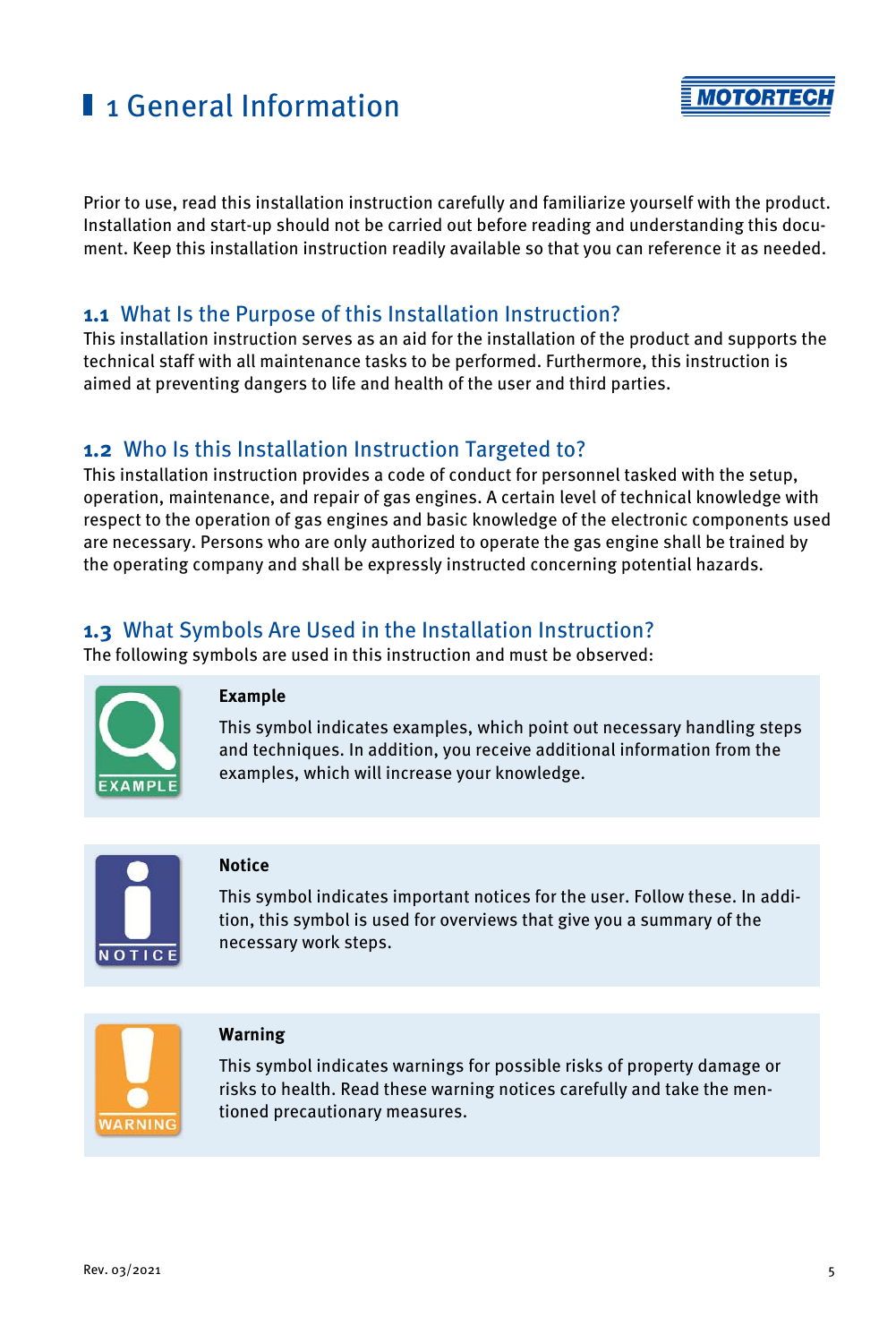# **1** 1 General Information



#### **Danger**

This symbol indicates warnings for danger to life, especially due to high voltage. Read these warning notices carefully and take the mentioned precautionary measures.

# <span id="page-5-0"></span>**1.4** Which Abbreviations/Acronyms Are Used in the Installation Instruction?

The following abbreviations/acronyms are used in the installation instruction.

| Abb.        | <b>Term</b>                                      | <b>Description</b>                      | <b>Explanation</b>                                                                      |
|-------------|--------------------------------------------------|-----------------------------------------|-----------------------------------------------------------------------------------------|
| CAN bus     | Controller Area<br>Network bus                   | Bus for control de-<br>vices / networks | Asynchronous serial connec-<br>tion system for linking control<br>units                 |
| DC.         | Direct Current                                   |                                         |                                                                                         |
| <b>EMC</b>  | Electromagnetic<br>Compatibility                 |                                         | Compatibility of electrical or<br>electronic equipment items<br>with their surroundings |
| ESD         | <b>Flectrostatic</b><br><b>Discharge</b>         |                                         |                                                                                         |
| HB          | <b>Horizontal Burning</b>                        |                                         | Flammability class as per UL 94                                                         |
| <b>RoHS</b> | Restriction of<br>Hazardous<br><b>Substances</b> |                                         |                                                                                         |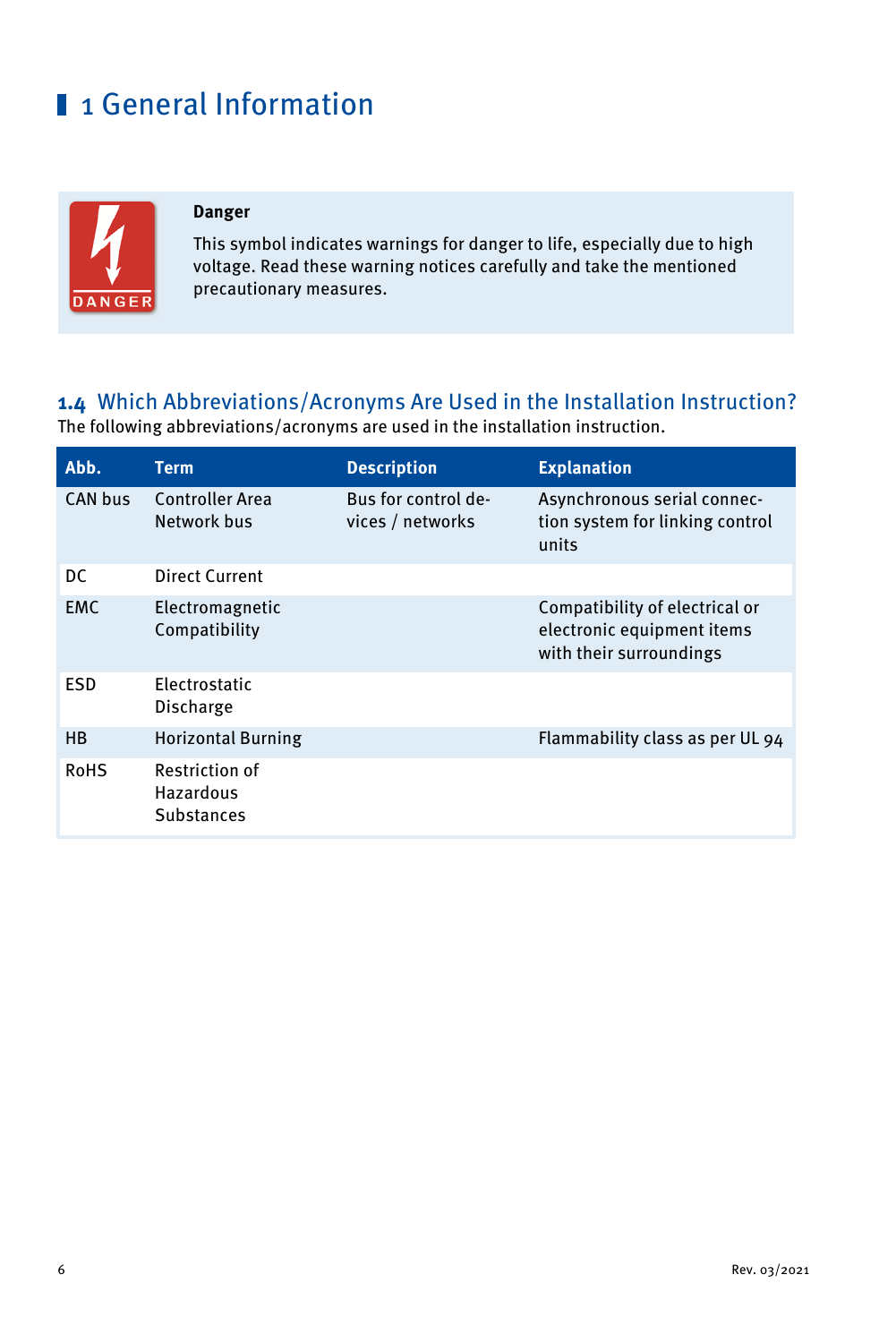### <span id="page-6-1"></span><span id="page-6-0"></span>**2.1** General Safety Instructions

MOTORTECH equipment is manufactured as state of the art and therefore safe and reliable to operate. Nevertheless the equipment can cause risks or damage can occur, if the following instructions are not complied with:

- The gas engine must only be operated by trained and authorized personnel.
- Observe all safety instructions of the system and all safety instructions of the system operator.
- Operate the equipment only within the parameters specified in the technical data.
- Use the equipment correctly and for its intended use only.
- Never apply force.
- For all work such as installation, conversion, adaptation, maintenance, and repair, all equipment must be disconnected from the mains and secured against unintentional reactivation.
- Perform only such maintenance and repair work as is described in these assembly instructions, and follow the instructions given while working.
- Further work must only be performed by personnel authorized by MOTORTECH. Non-compliance with the instructions will void any warranties for the proper function of the equipment as well as the responsibility for the validity of the certifications.
- Safety devices must not be dismounted or disabled.
- Avoid all activities that can impair the function of the equipment.
- Operate the equipment only while it is in proper condition.
- Investigate all changes detected while operating the gas engine.
- Ensure compliance with all laws, directives, and regulations applicable to the operation of your system, including such not expressly stated herein.
- If the system is not entirely tight and sealed, gas may escape and result in explosion hazard. The inhalation of gas can also lead to death or severe health damages. Therefore, upon completion of all assembly works, always check the system's tightness.
- Always ensure adequate ventilation of the engine compartment.
- Ensure a safe position at the gas engine.
- There is a risk of burning on hot surfaces. Allow the gas engine to cool down before starting any work.
- Personal protective equipment (PPE), e.g. safety shoes and gloves, must be worn during all work on the gas engine.
- Noise from the system can cause permanent or temporary damage to your hearing. Wear suitable hearing protection at the system.
- Your behavior can reduce possible residual risks to a minimum. Observe responsible handling of the gas engine and the gas-carrying system.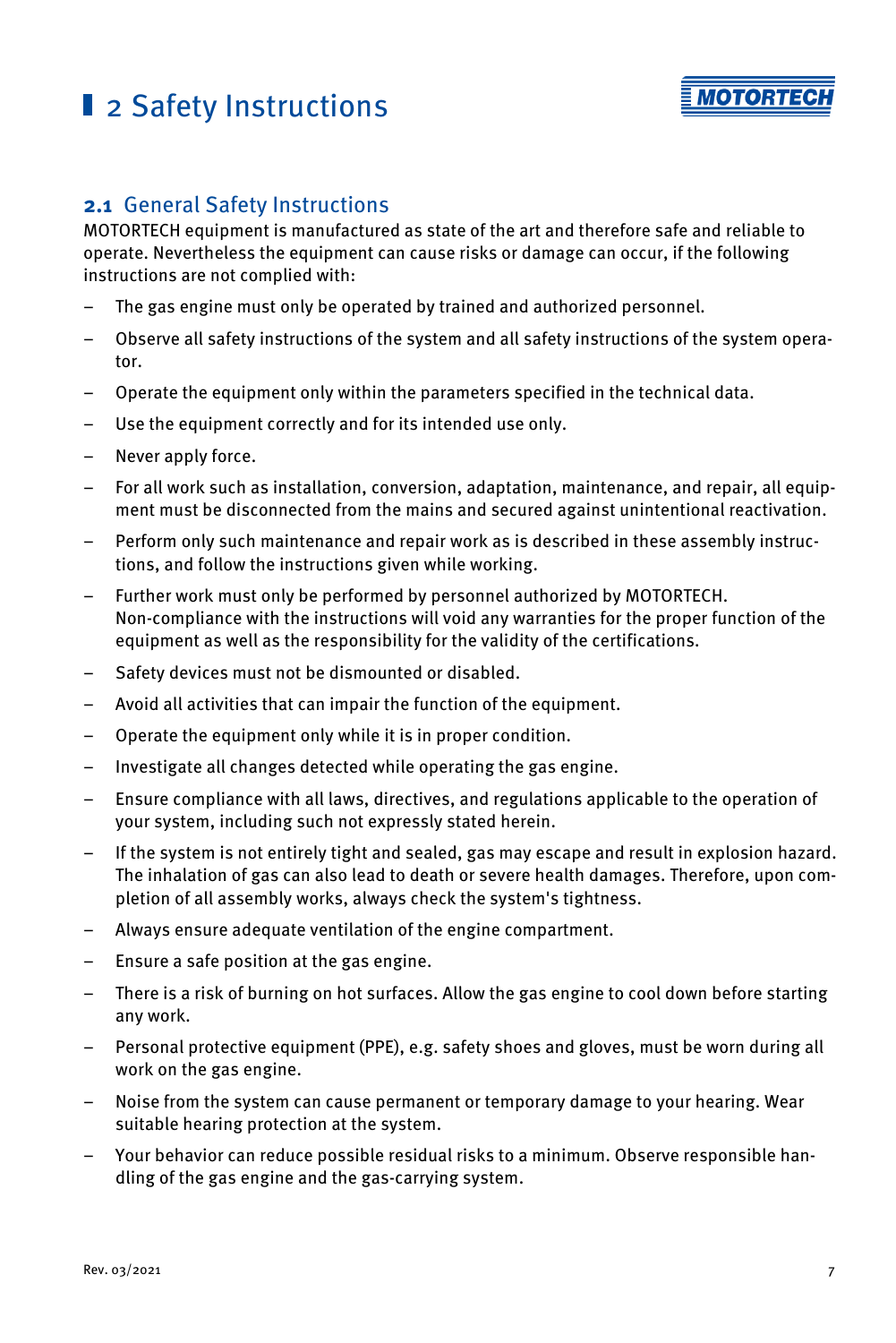### <span id="page-7-0"></span>**2.2** Electrostatic Discharge Hazards

Electronic equipment is sensitive to static electricity. To protect these components from damage caused by static electricity, special precautions must be taken to minimize or prevent electrostatic discharge.

Observe these safety precautions while you work with the equipment or in its vicinity.

- Before performing maintenance or repair work, ensure that the static electricity inherent to your body is discharged.
- Do not wear clothing made from synthetic materials to prevent static electricity from building up. Your clothing should therefore be made of cotton or cotton mix materials.
- Keep plastics such as vinyl and Styrofoam materials as far away from the equipment as possible.
- Do not remove the circuit boards from the housing of the device.

### <span id="page-7-1"></span>**2.3** Special Safety Instructions for the Device



#### **Explosion hazard!**

Only use the NOX sensor for measurement in non-explosive gas mixtures, as explosive gas mixtures can ignite at the hot sensing element. Especially in the event of an of engine malfunction, make sure that no unburned gas mixture enters the exhaust pipe.



#### **Risk of burning!**

There is a risk of burns when touching the sensing element of the NO<sub>x</sub> sensor because the sensing element heats up as soon as the NO<sub>x</sub> sensor is live. Therefore, observe the following:

- Install the sensing element on the exhaust pipe at a suitable location at which people at the plant cannot be burned by it, or install an appropriate protection around the sensing element that prevents contact with it.
- The sensing element must have cooled down sufficiently after switching off or disconnecting the power supply before you can touch the sensing element again.



#### **Risk of injury!**

The NOX sensor is designed for operation in circuits with **protected extralow voltage (PELV)**. The voltages in these circuits must not exceed 50 V AC or 75 V DC. To protect the circuit against overload and short circuits, the supply voltage cable must be secured with a suitable fuse.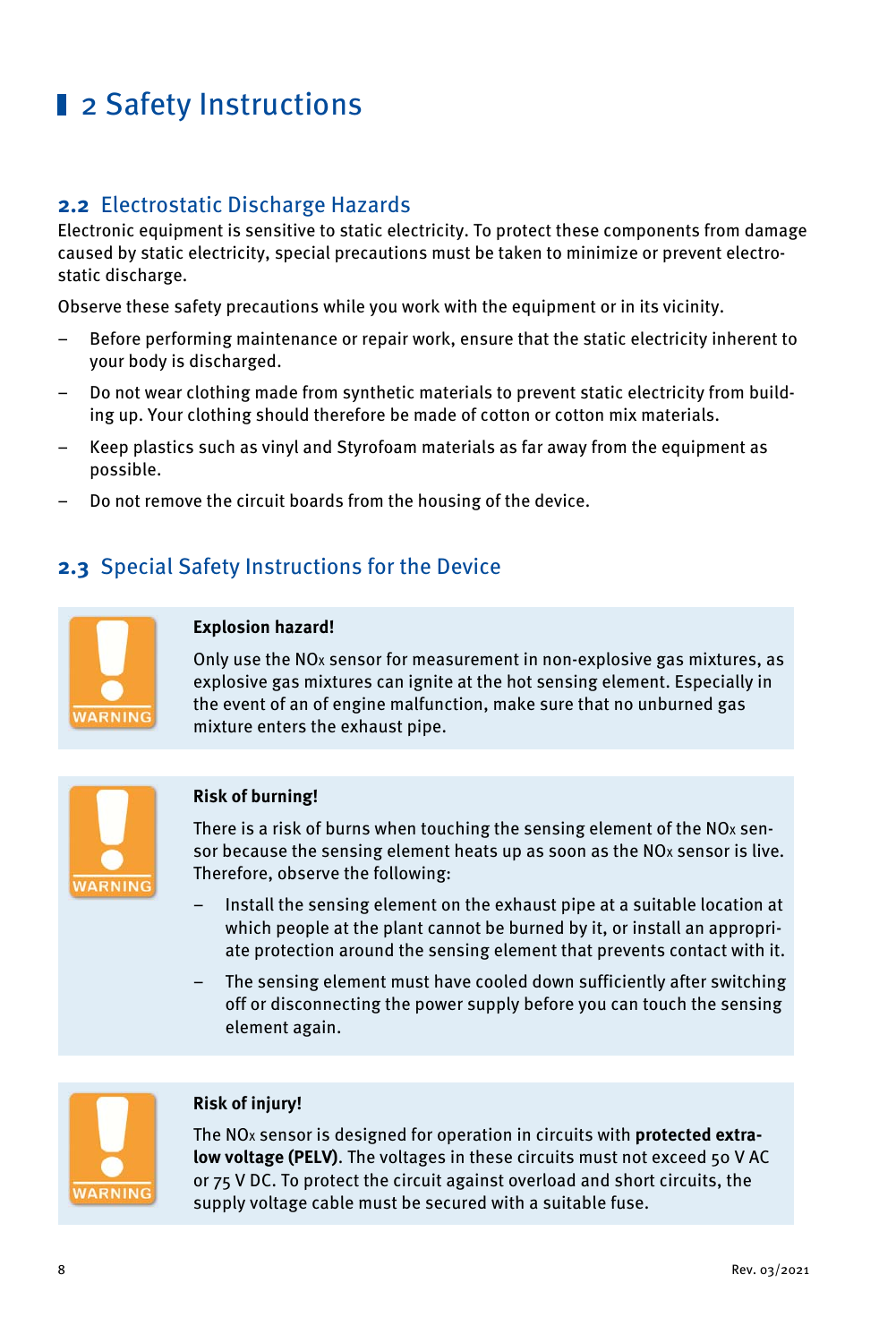



#### **Operational safety!**

To prevent arcing or sparking and short circuits that can cause electric shock and serious damage to the connected equipment, always switch off the power supply to the NO<sub>x</sub> sensor before disconnecting its electrical connections.



#### **Operational safety!**

Proper functioning of the NO<sub>x</sub> sensor is only guaranteed if the sensing element does not overheat at the mounting position. Avoid accumulated heat at the sensing element and ensure sufficient ventilation of the sensing element by ambient air.



#### **Operational safety!**

To ensure proper functioning of the NO<sub>x</sub> sensor throughout its service life, be sure to observe the following:

- The probe must not come into contact with condensation water, other liquid components such as oil and grease, or sealants.
- Contamination in the exhaust gas, e.g. due to corrosion or material escaping from the catalytic converter, must be avoided.
- The sensor and its electronics must not be painted or otherwise coated.
- Do not open the cover of the evaluation unit's connector.



#### **Operational safety!**

The NO<sub>x</sub> sensor must not be used any further under any circumstances if it is damaged or the sensing element of the NO<sub>x</sub> sensor has been mechanically shocked (e.g. by dropping it on the floor or impacts on the sensing element). In these cases, contact MOTORTECH for sensor replacement (see Customer Service Information on pag[e 28\)](#page-27-3).



#### **Operational safety!**

The sensing element may be mounted a maximum of one time. The electrical connection to the NOX sensor's evaluation unit may be established and disconnected a maximum of 20 times. After that, proper functioning of the sensor can no longer be guaranteed.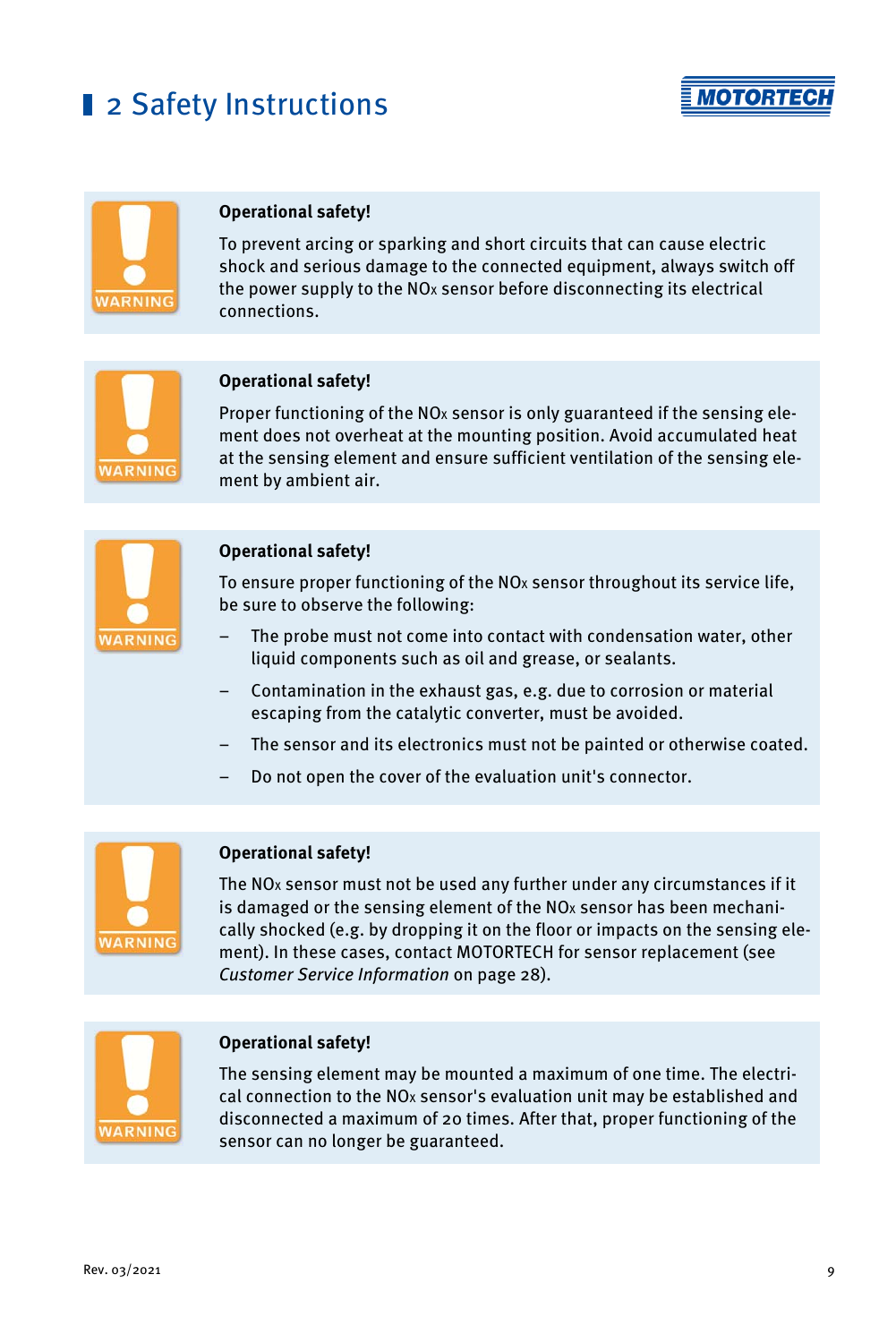### <span id="page-9-0"></span>**2.4** Proper Storage

Keep the storage period of the delivered NO<sub>x</sub> sensor as short as possible and unpack the NO<sub>x</sub> sensor no earlier than directly before mounting (see section Proper Transport on pag[e 10\)](#page-9-1). For storage, observe the mechanical specifications of the NO<sub>x</sub> sensor (see section *Mechanical Data* on pag[e 12\)](#page-11-3). In the vicinity of the NO<sub>x</sub> sensor, no easily evaporating organic materials or siliconeorganic materials may be stored.

### <span id="page-9-1"></span>**2.5** Proper Transport

Let the NO<sub>x</sub> sensor remain in its original packaging until it reaches its place of use and unpack the NO<sub>x</sub> sensor no earlier than directly before mounting. When carrying the unpacked NO<sub>x</sub> sensor, make sure that you do not twist the wires in the connection cable between the sensing element and the evaluation unit. Under any circumstances, do not wrap the connection cable around the evaluation unit. Wrap the connection cable separately from the evaluation unit, and maintain the connection cable's minimum bending radius of 20 mm (0.79") and on both ends of the connection cable the minimum distance of the first bend of 30 mm (1.18"). Do not remove the protective cap from the sensing element until you are instructed to do so within this installation instruction (see section Mounting on pag[e 22\)](#page-21-0).

### <span id="page-9-2"></span>**2.6** Proper Disposal

After the expiration of its service life, MOTORTECH equipment can be disposed of with other commercial waste, or it may be returned to MOTORTECH. We will ensure its environmentally friendly disposal.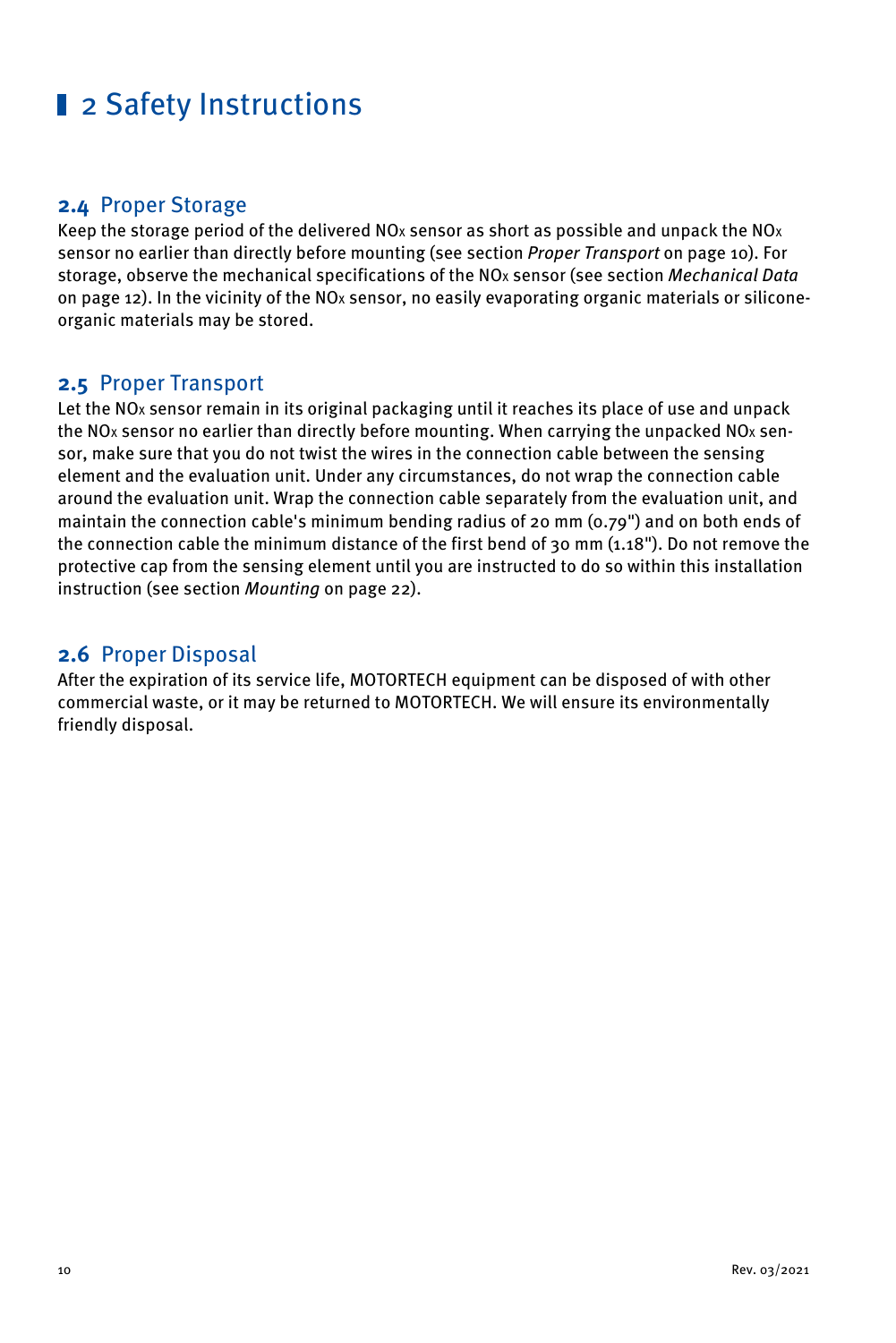# <span id="page-10-0"></span>**3** Intended Use

### <span id="page-10-1"></span>**3.1** Functional Description

The NO<sub>x</sub> sensor measures the nitrogen oxide and oxygen concentration in the exhaust gas of stationary gas engines in industrial environments and transmits the measured values via the CAN bus to a master control.

For operating the NO<sub>x</sub> sensor, a master control is required, which signals the dew point release to the NO<sub>x</sub> sensor via the CAN bus.

## <span id="page-10-2"></span>**3.2** Applications

The NO<sub>x</sub> sensor is designed for use with gas-powered stationary lean-burn and lambda-1 engines in industrial environments whose exhaust gases have an oxygen content  $\geq 1$  vol%.

The NO<sub>x</sub> sensor is suitable for exhaust gases and that are free of ammonia and may only be used for measurements in non-explosive gas mixtures.

The NO<sub>x</sub> sensor is designed for use in a non-hazardous area.

The NO<sub>x</sub> sensor is only suitable for measurement when mounted in an exhaust pipe.

Any use other than the one described in the installation instruction shall be considered improper use and will result in the voiding of all warranties.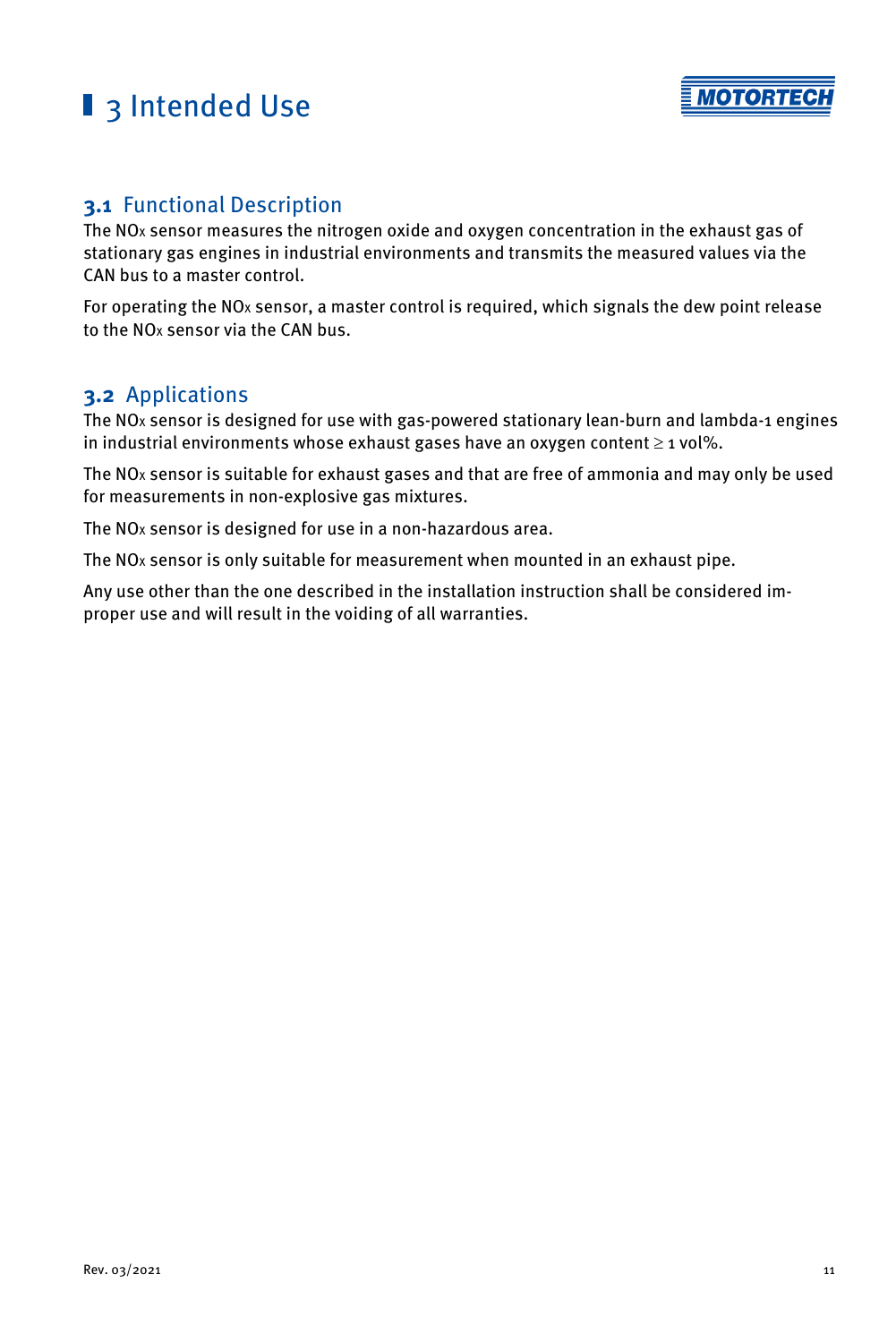# <span id="page-11-1"></span><span id="page-11-0"></span>**4.1** Technical Data

## <span id="page-11-2"></span>**4.1.1** Certifications

The NO<sub>x</sub> sensor is certified as follows:

### **CE**

EMC Directive

- EN 61326-2-3 Electrical equipment for measurement, control and laboratory use EMC requirements - Part 2-3: Particular requirements - Test configuration, operational conditions and performance criteria for transducers with integrated or remote signal conditioning
- EN 55011 Industrial, scientific and medical equipment Radio-frequency disturbance characteristics - Limits and methods of measurement
	- Group 1, Class A and B

RoHS Directive

### <span id="page-11-3"></span>**4.1.2** Mechanical Data

The NO<sub>x</sub> sensor has the following mechanical characteristics:

| <b>Feature</b>                                | <b>Value</b>                                                                                                                                              |
|-----------------------------------------------|-----------------------------------------------------------------------------------------------------------------------------------------------------------|
| <b>Dimensions</b>                             | Length of probe: $24 \text{ mm} (0.95")$                                                                                                                  |
|                                               | Length of sensing element: $83.3$ mm $(3.28)$                                                                                                             |
|                                               | Evaluation unit (length x width x height):<br>150.3 mm x 67.3 mm x 27.2 mm (5.92" x 2.65" x 1.07")                                                        |
|                                               | Length of connection cable: $980$ mm $(38.58")$                                                                                                           |
| Shape of device                               | See section Overview Drawings on page 16                                                                                                                  |
| IP protection rating as per<br>ISO 20653:2013 | IP 6K9K with mating plug of same protection rating<br>connected to evaluation unit and sensing element<br>mounted in suitable welding boss from MOTORTECH |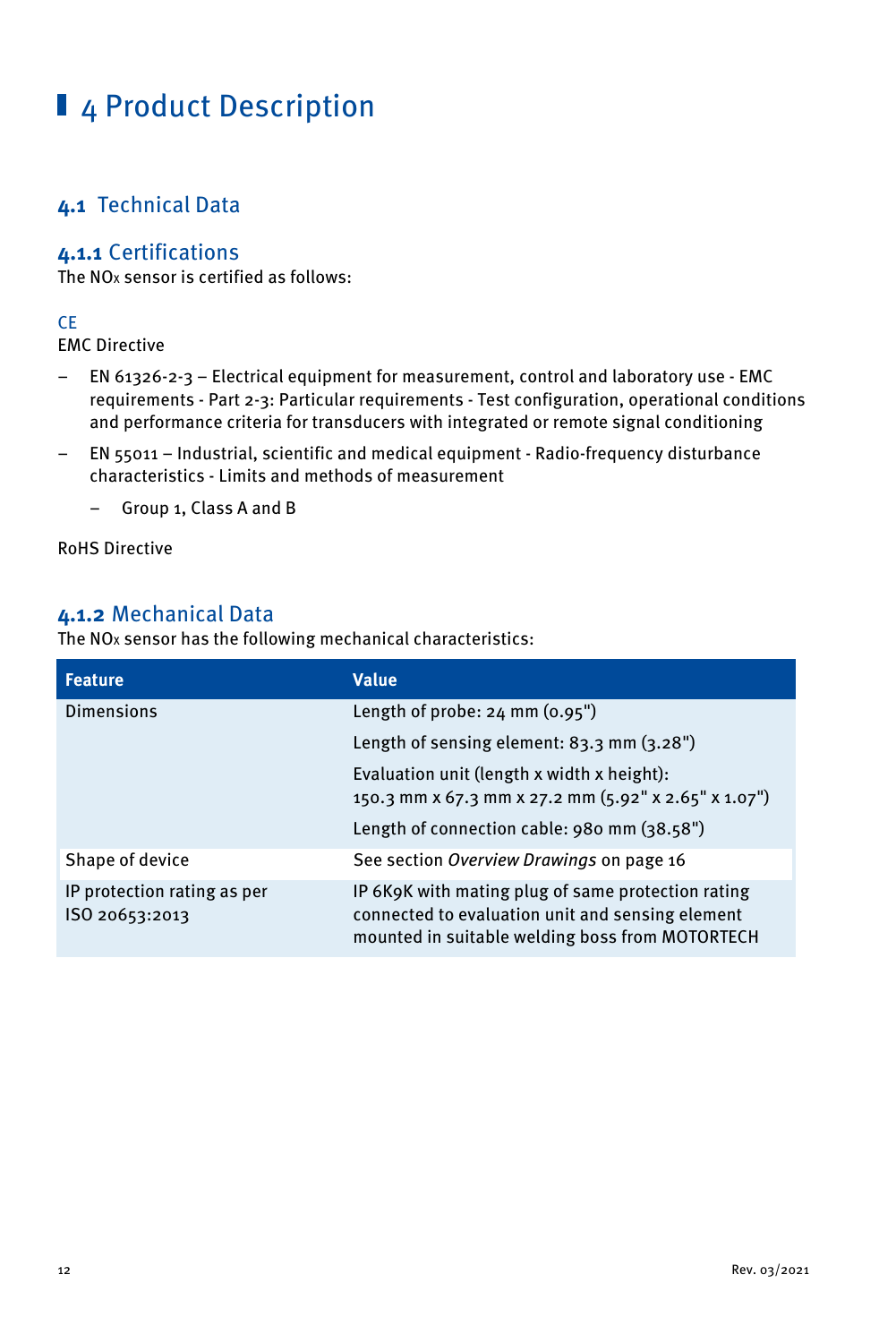

| <b>Feature</b>                    | <b>Value</b>                                                                                                                  |
|-----------------------------------|-------------------------------------------------------------------------------------------------------------------------------|
| Climatic environmental conditions | Operating temperature evaluation unit:<br>$-40$ °C to +90 °C (-40 °F to +194 °F)                                              |
|                                   | Operating temperature hexagon nut:<br>$-40$ °C to +500 °C (-40 °F to +932 °F)                                                 |
|                                   | Operating temperature sensing element grommet and<br>connection cable:<br>$-40$ °C to +170 °C (-40 °F to +338 °F)             |
|                                   | Storage temperature:<br>$-40$ °C to +75 °C (-40 °F to +167 °F)<br>o % to 60 % humidity without condensation<br>Max. 18 months |
|                                   | Exhaust gas temperature range:<br>$-40$ °C to +850 °C (-40 °F to +1,562 °F)                                                   |
|                                   | Operating pressure range:<br>600 mbar abs to 1,500 mbar abs                                                                   |
| Flammability class as per UL 94   | HB                                                                                                                            |
| Mounting cycles                   | Max. 1                                                                                                                        |
| Mating cycles evaluation unit     | Max. 20                                                                                                                       |
| Service life                      | 8,000 operating hours with ambient temperature max.<br>90 °C (194 °F) at evaluation unit                                      |

## <span id="page-12-0"></span>**4.1.3** Product Identification – Labeling on the Device

The numbers required for unique product identification are on the top side of the evaluation unit:

- $-$  Part number of the NO<sub>x</sub> sensor (P/N)
- $-$  Serial number of the NO<sub>x</sub> sensor (S/N)

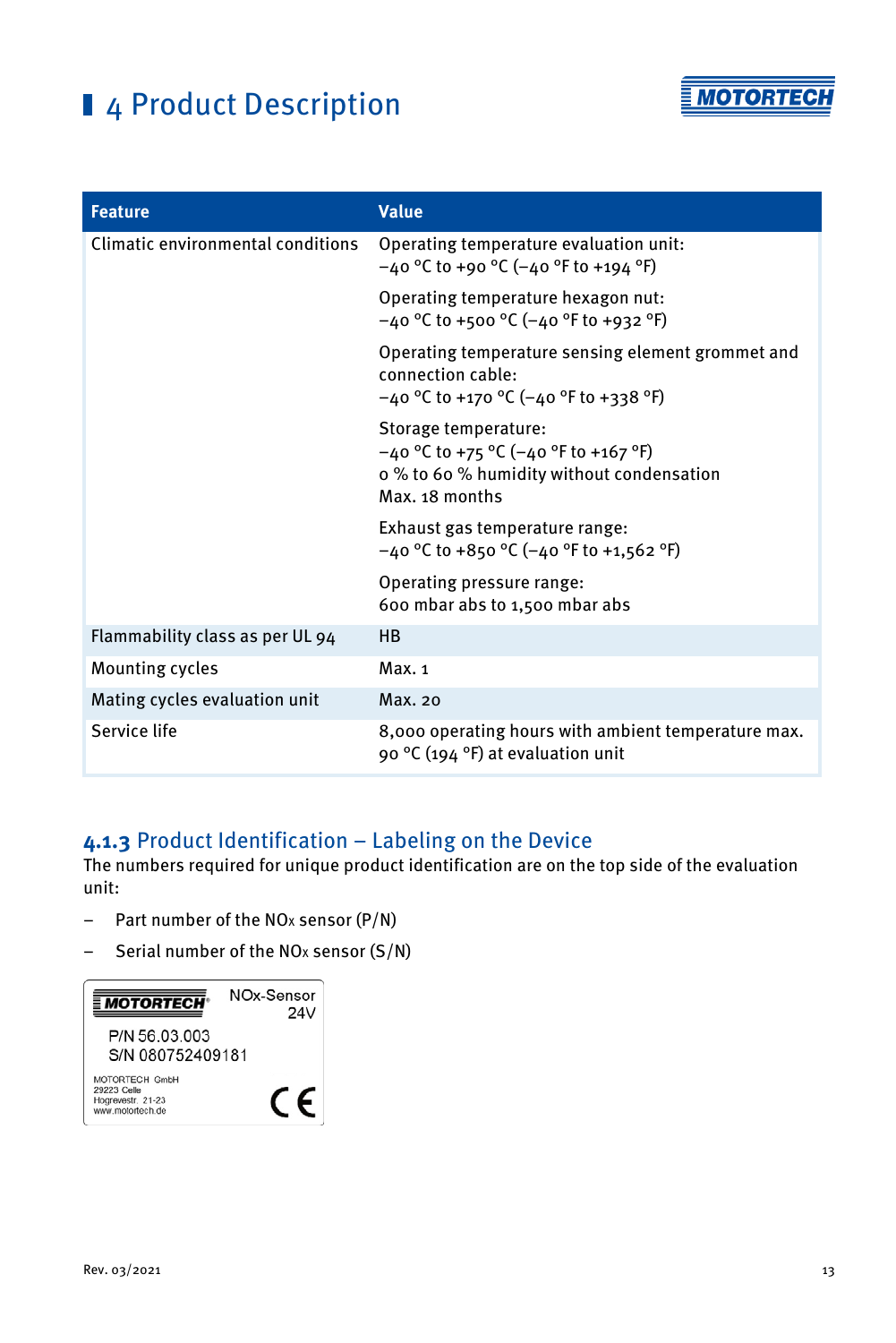# <span id="page-13-0"></span>**4.1.4** Electrical Data

The NO<sub>x</sub> sensor has the following electrical characteristics:

| <b>Feature</b>            | Value                                                 |
|---------------------------|-------------------------------------------------------|
| Power supply              | 24 V DC (16 V DC to 32 V DC)                          |
| Maximum power consumption | 75 W                                                  |
| Required current          | In measuring operation max. 1.7 Arms, 6.3 Apeak       |
| Connector evaluation unit | 5-pole, connector, Hirschmann, MLK, variant 1, code A |

The measuring probe of the NO<sub>x</sub> sensor has the following characteristics:

| <b>Feature</b>                                        | <b>Value</b>                                               |
|-------------------------------------------------------|------------------------------------------------------------|
| Measuring range nitrogen oxide<br>(NOx)               | $o$ ppm to $3,012$ ppm                                     |
| Measuring accuracy nitric oxide<br>(NO)               | See table 1, valid measured values from $02 \geq 1$ vol%   |
| Response time nitric oxide (NO)                       | $t_{10-90}$ : max. 1,800 ms at exhaust gas velocity 10 m/s |
| Light-off time nitric oxide (NO)                      | Max. 80 s after dew point release                          |
| Cross sensitivity NO <sub>x</sub> measure-<br>ment    | Ammonia ( $NH3$ ) typ. 110 %                               |
| Sensitivity NO <sub>x</sub> measurement               | Nitrogen dioxide ( $NO2$ ) typ. 85 %                       |
| Measuring range oxygen $(0_2)$                        | $0\%$ to 20.95 $\%$                                        |
| Measuring accuracy oxygen $(02)$                      | See table 2                                                |
| Response time oxygen (O <sub>2</sub> )                | $t_{10-90}$ : max. 800 ms at exhaust gas velocity 11 m/s   |
| Light-off time oxygen $(O_2)$                         | Max. 45 s after dew point release                          |
| Exhaust gas velocity                                  | 10 m/s to 100 m/s                                          |
| NO <sub>2</sub> correction factor (K <sub>NO2</sub> ) | 0.85 (set ex works)                                        |

### Table 1: Measuring accuracy nitric oxide (NO)

| <b>Measurement</b> | Measuring accuracy at $O_2 \geq 1$ vol% |                |
|--------------------|-----------------------------------------|----------------|
|                    | <b>New</b>                              | Aged           |
| o ppm              | $± 8$ ppm abs                           | $± 10$ ppm abs |
| 90 ppm             | $± 10$ ppm abs                          | $± 12$ ppm abs |
| 1,500 ppm          | $± 8%$ rel                              | $± 10 \%$ rel  |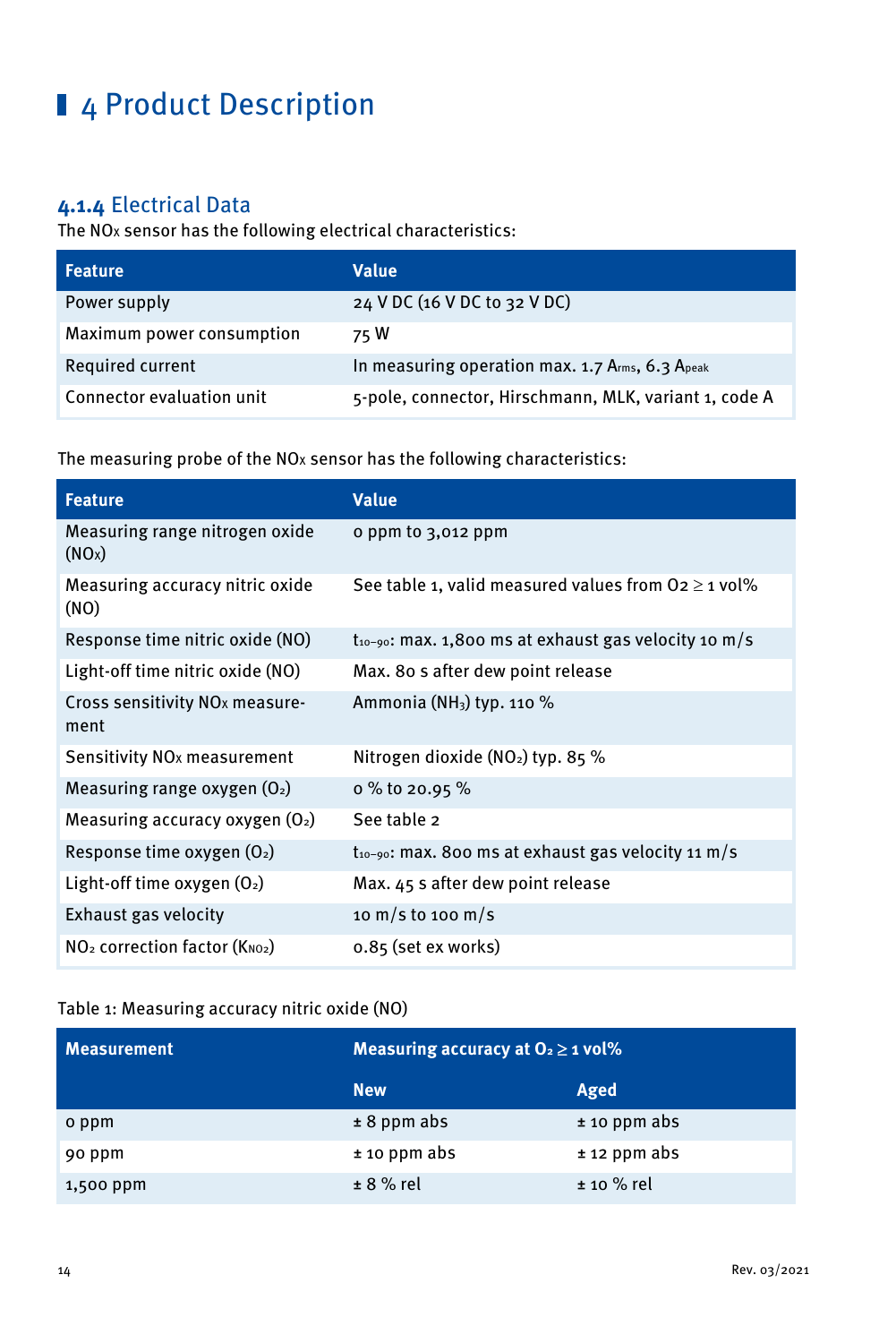

#### Table 2: Measuring accuracy oxygen (O<sub>2</sub>)

|           | <b>Measurement</b> Gas composition                           | <b>Measuring accuracy</b> |                 |
|-----------|--------------------------------------------------------------|---------------------------|-----------------|
|           |                                                              | <b>New</b>                | Aged            |
| $0\%$     | $N_2$ with 1 % $H_2O$                                        | $\pm$ 0.2 % abs           | $\pm$ 0.3 % abs |
| 8.29%     | 8.29 % $O_2$ in N <sub>2</sub> ; o % H <sub>2</sub> O        | $± 6%$ rel                | $± 8%$ rel      |
| $12\%$    | 12 % O <sub>2</sub> in N <sub>2</sub> ; o % H <sub>2</sub> O | $± 6%$ rel                | $± 8%$ rel      |
| $20.95\%$ | 20.95 % $O_2$ in N <sub>2</sub> ; 0 % H <sub>2</sub> O       | $± 6%$ rel                | $± 8%$ rel      |

# <span id="page-14-0"></span>**4.1.5** Interfaces

### CAN Bus Interface

- Classical Extended Frame Format (CAN 2.0B)
- Network protocol: SAE J1939
- Transmission rate: 250 kbit/s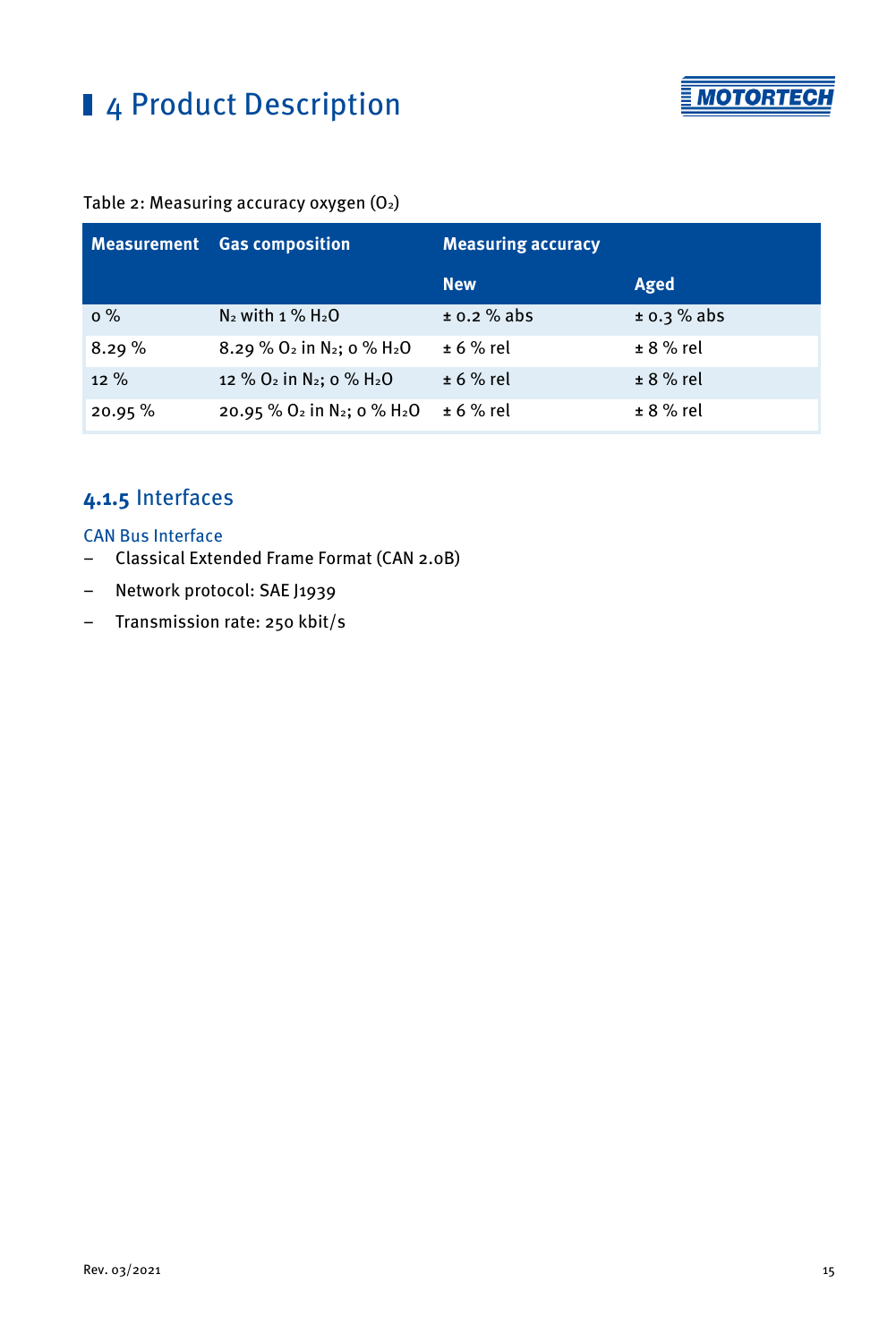# <span id="page-15-0"></span>**4.1.6** Overview Drawings

### Dimensions





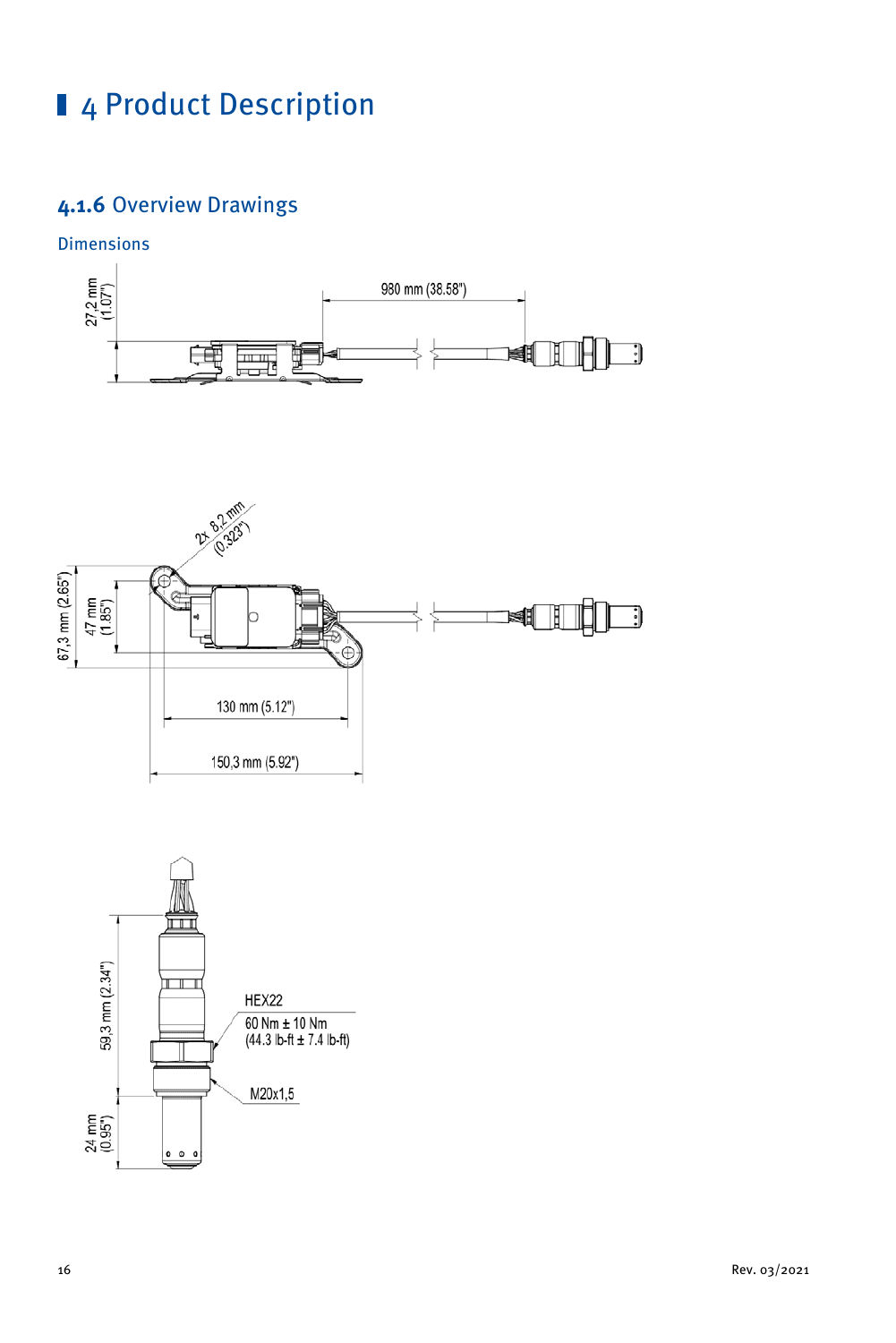<span id="page-16-0"></span>



### <span id="page-16-1"></span>**5.1** Output of Measured Values

The NO<sub>x</sub> sensor only outputs valid measured values when it is at working temperature (see section Heating Modes on pag[e 17\)](#page-16-2). Via the CAN bus, the NO<sub>x</sub> sensor indicates for each measured value whether the measured value is valid or invalid. Further information on the output of measured values via the CAN bus can be found in the CAN bus documentation of the NO<sub>X</sub> sensor P/N 56.03.003, which is available on request from your MOTORTECH contact person (see Customer Service Information on pag[e 28\).](#page-27-3)

### <span id="page-16-2"></span>**5.2** Heating Modes

The NO<sub>x</sub> sensor operates in the following three heating modes:

– Protective Heating

As soon as the NO<sub>x</sub> sensor is supplied with power, the NO<sub>x</sub> sensor is operated with a low heating power to prevent the formation of condensation water in the sensing element. In this mode, the CAN interface of the NO<sub>x</sub> sensor is already accessible, but the NO<sub>x</sub> sensor does not yet output valid measured values.

– Heat-up

After the NO<sub>x</sub> sensor has received the dew point release from the master control via the CAN bus, the NO<sub>x</sub> sensor heats up the sensing element until its working temperature is reached. The evaluation unit of the NO<sub>x</sub> sensor transmits the status of whether the sensing element is at working temperature as well as the heating status to the master control via a CAN message.

**Measurement** 

As soon as the sensing element is stably at working temperature, the NO<sub>x</sub> sensor outputs valid measured values via the CAN bus.

### <span id="page-16-3"></span>**5.3** Readable Correction Factors

For corrective calculations of the transmitted nitrogen oxide and oxygen concentration measured values in the master control, the NO<sub>x</sub> sensor provides the following correction factors:

- O2 pressure correction
- NOX pressure correction
- NO2 correction (KNO2)
- NH<sub>3</sub> correction (KNH<sub>3</sub>)
- $NOx$  new part deviation gain
- NO<sub>x</sub> new part deviation offset

The evaluation unit of the  $NQx$  sensor transmits these correction factors on request to the master control via the CAN bus. Further information on reading out the correction factors can be found in the CAN bus documentation of the NO<sub>x</sub> sensor  $P/N$  56.03.003, which is available on request from your MOTORTECH contact person (see Customer Service Information on pag[e 28\).](#page-27-3)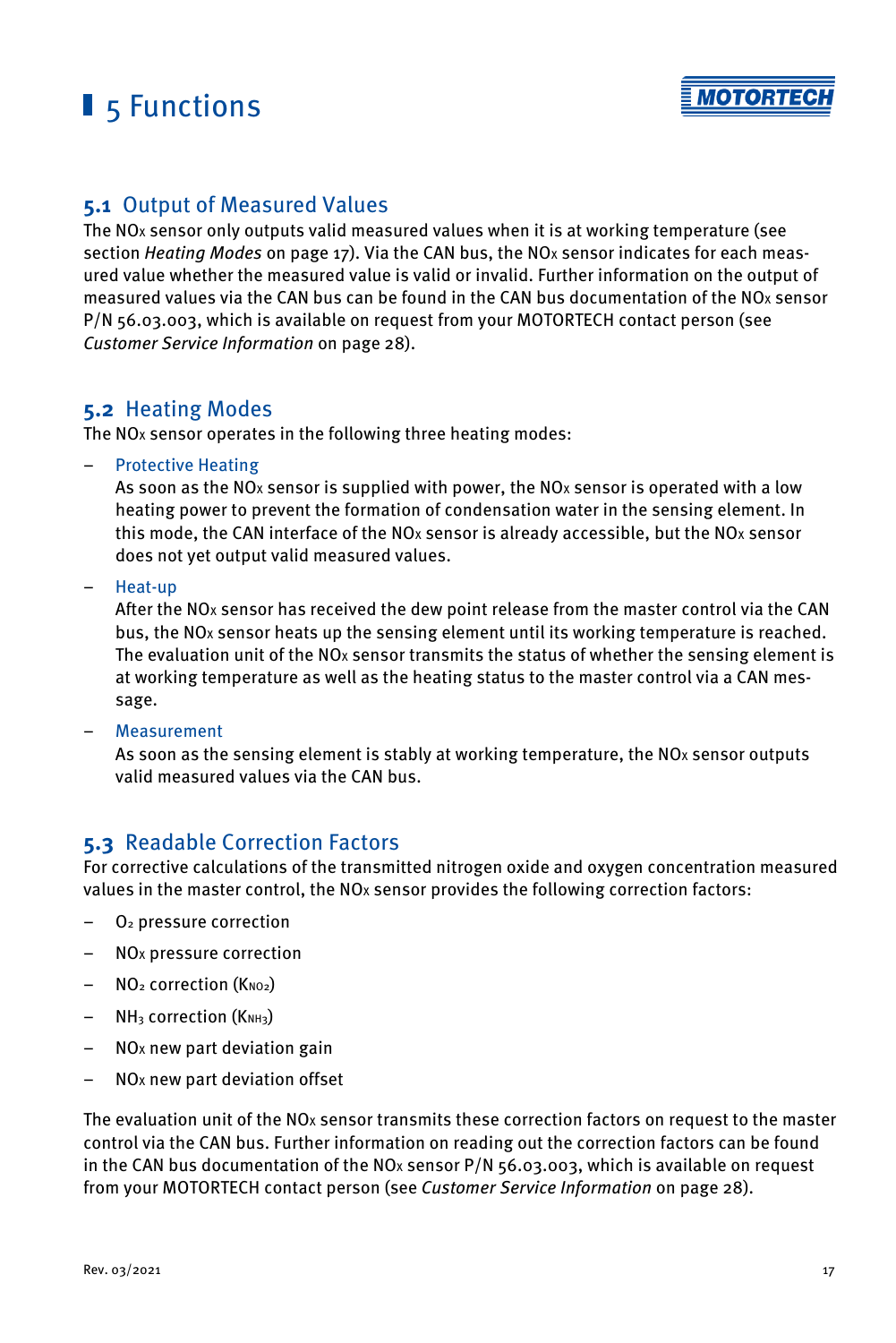<span id="page-17-0"></span>

#### **Replacement of NOX sensor in EasyNOX system**

If you want to replace a  $NOx$  sensor from MOTORTECH in the exhaust pipe, read the relevant sections in the EasyNO<sub>x</sub> operating manual on replacing a NOX sensor P/N 56.03.003.

### <span id="page-17-1"></span>**6.1** Preparation

Make sure that your application meets the following requirements.

### <span id="page-17-2"></span>**6.1.1** Mounting Position of Sensing Element

The NO<sub>x</sub> sensor is only suitable for measurement when mounted in an exhaust pipe.

The mounting position of the sensing element must be defined in such a way that no condensation water is able to collect in the protective tube of the sensing element.

A pipe connected to the exhaust system (e.g. for changing the gas mass flow or gas pressure) must not be located in the environment of the sensing element.

If the intake pipe is located near the sensing element, the distance between the sensing element and the intake pipe must be chosen in a way that condensed liquid droplets will not stream back to the sensing element due to gas pulsation.

In systems with urea injection, if the sensing element is to be mounted near the injection point, the sensing element should be mounted prior to the injection point and it should be ensured that no urea flows back to the sensing element.

When mounting the sensing element after the catalytic converter, make sure that no material escapes from the catalytic converter.

The possible tilt angles of the sensing element depend on the course of the exhaust pipe. Mounting in a vertical exhaust pipe is not recommended by MOTORTECH.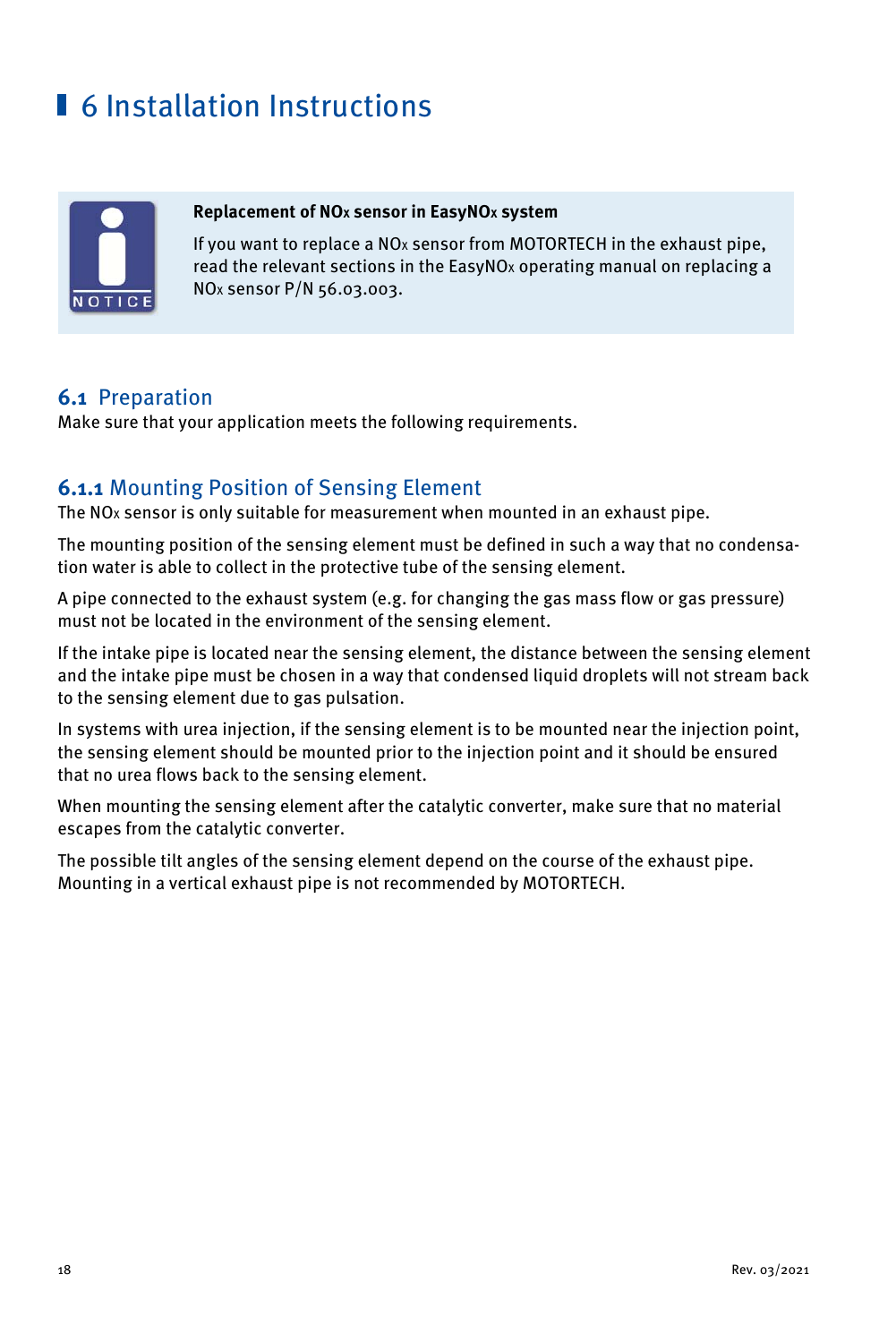

Tilt angles horizontal exhaust pipe





Exhaust gas flow

Tilt angles vertical exhaust pipe



The sensing element heats up as soon as the NO<sub>x</sub> sensor is powered. Therefore, the sensing element must be installed on the exhaust pipe at a suitable location at which people at the plant cannot be burned by it, or an appropriate protection must be installed around the sensing element that prevents contact with it.

Make sure that the sensing element of the NO<sub>x</sub> sensor does not overheat at the mounting position. Avoid accumulated heat at the sensing element and ensure sufficient ventilation of the sensing element by ambient air. Also comply with the specified temperature limits (see section Mechanical Data on pag[e 12\)](#page-11-3).

## <span id="page-18-0"></span>**6.1.2** Mounting Position of Evaluation Unit

To prevent the formation of discharge sparks or electric shock when touching the housing, the evaluation unit of the NO<sub>x</sub> sensor must be mounted on a grounded mounting plate. The mounting position of the mounting plate should be free from vibrations.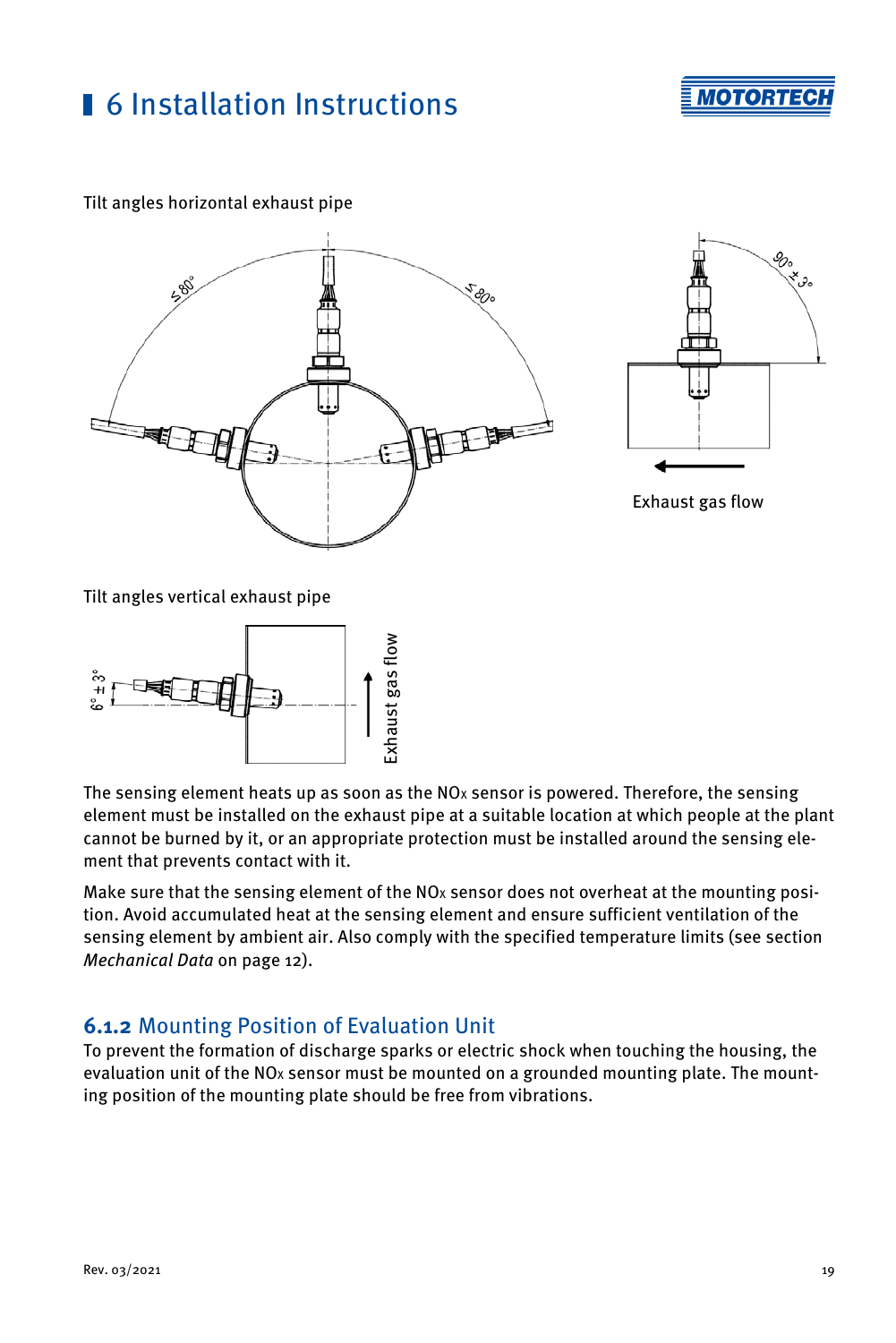# <span id="page-19-0"></span>**6.1.3** Laying the Connection Cable

To ensure proper functioning of the connection cable between the sensing element and the evaluation unit, the minimum bending radius of the connection cable of 20 mm (0.79") must be observed at the mounting position and the first bend of the connection cable must maintain a minimum distance of 30 mm (1.18") on each end. In addition, the angle of the cable outlet at the sensing element grommet must not exceed 60° and there must be no pull on the connection cable.



Also, it must be possible to lay the connection cable in such a way that it is not affected by heat-conducting or heat-radiating components.

## <span id="page-19-1"></span>**6.1.4** External Power Supply



#### **Risk of injury!**

The NOX sensor is designed for operation in circuits with **protected extralow voltage (PELV)**. The voltages in these circuits must not exceed 50 V AC or 75 V DC. To protect the circuit against overload and short circuits, the supply voltage cable must be secured with a suitable fuse.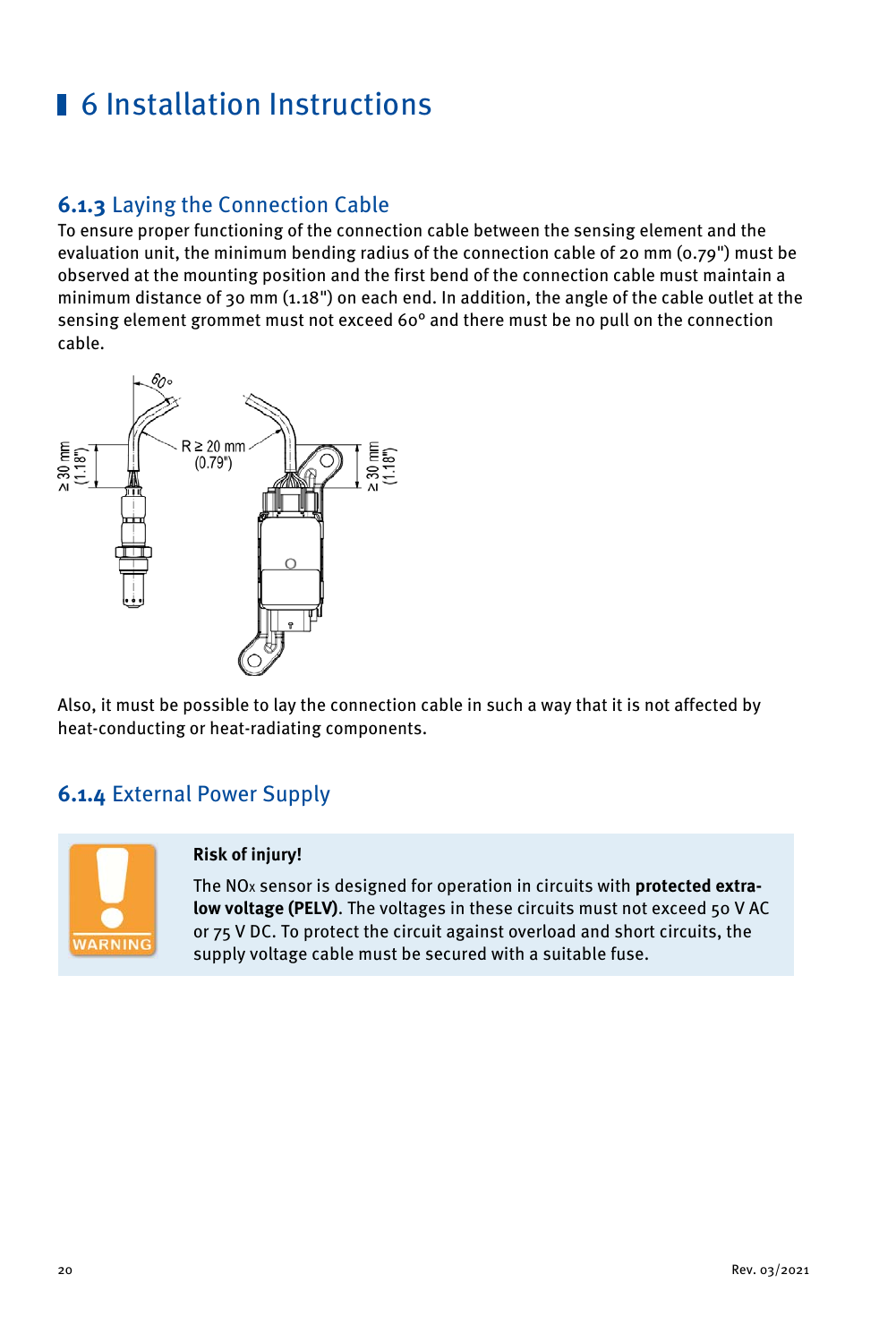

# <span id="page-20-0"></span>**6.2** Unpacking

Before unpacking, please observe the instructions in section Proper Transport on pag[e 10.](#page-9-1)

To prevent condensation from forming in the sensing element of the  $NOx$  sensor, you should avoid any temperature shocks when opening the packaging. Before opening, allow the shipping unit to adjust to the mounting temperature, and after having opened it, avoid temperature changes. The NOX sensor must not be taken out of its packaging in polluted air and under bad weather conditions (e.g. oil, water, snow, dust, sand, smoke).

Do not remove the protective cap from the sensing element until you are instructed to do so within this installation instruction (see section Mounting on pag[e 22\).](#page-21-0)

## <span id="page-20-1"></span>**6.3** Material Needed

For mounting the NO<sub>x</sub> sensor, you need the following material:

- Suitable welding boss from MOTORTECH
- Locking screw for welding boss from MOTORTECH
- Suitable harness for connecting the NOX sensor to the master control (optionally available from MOTORTECH)

If you have any questions about the needed material, contact your MOTORTECH contact person (see Customer Service Information on page [28\)](#page-27-3).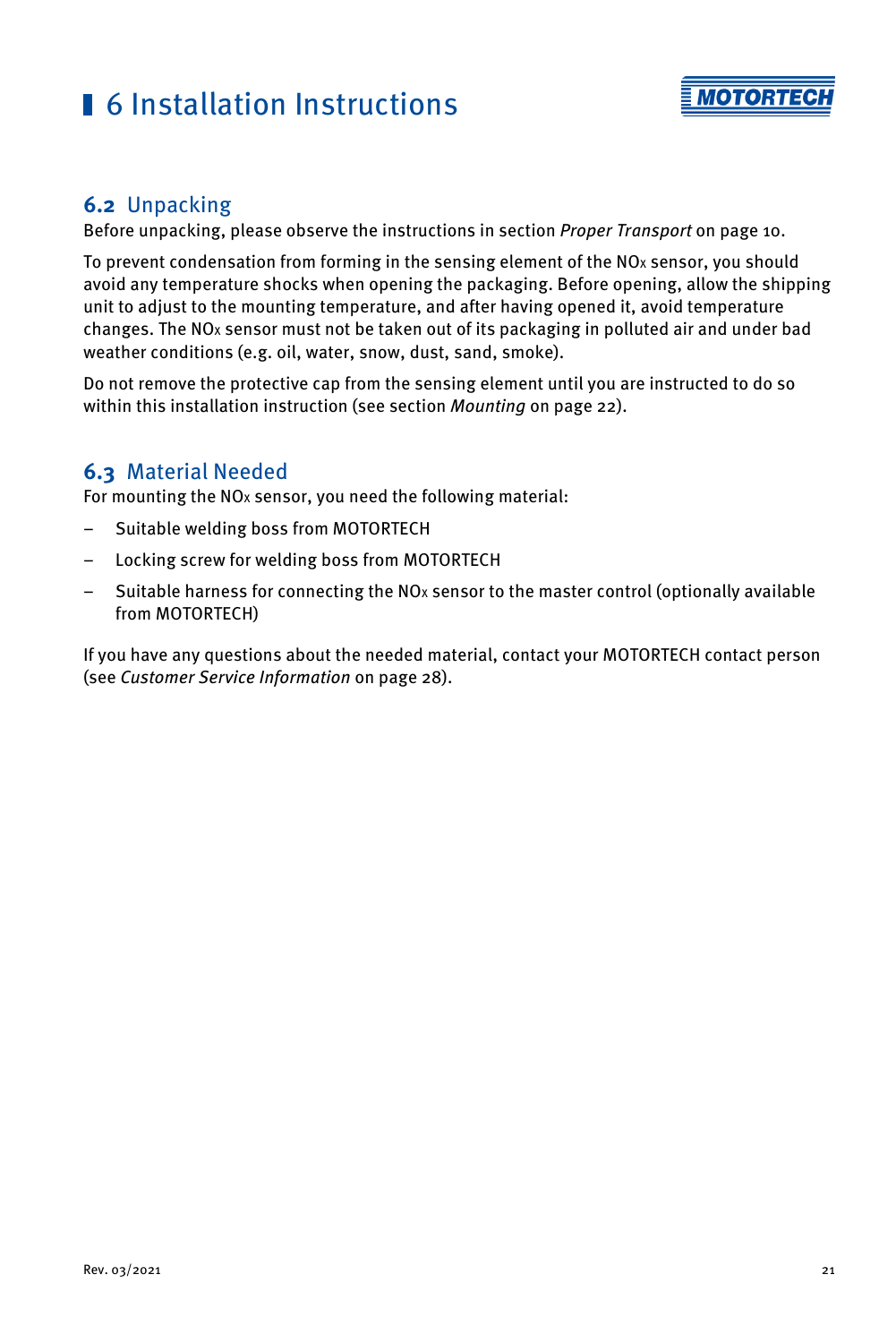# <span id="page-21-0"></span>**6.4** Mounting



#### **Operational safety!**

To safely mount the NO<sub>x</sub> sensor, be sure to observe the following:

- To protect the NO<sub>x</sub> sensor and yourself, wear ESD-compliant work gloves. To protect the NOX sensor against electrostatic discharge, also comply with IEC 61340-5-1 and IEC TR 61340-5-2 in their respective valid versions.
- Under no circumstances touch the probe of the sensing element while mounting.



#### **Operational safety!**

The NO<sub>x</sub> sensor must not be used any further under any circumstances if it is damaged or the sensing element of the NO<sub>x</sub> sensor has been mechanically shocked (e.g. by dropping it on the floor or impacts on the sensing element). In these cases, contact MOTORTECH for sensor replacement (see Customer Service Information on pag[e 28\)](#page-27-3).



### **Operational safety!**

Proper functioning of the NO<sub>x</sub> sensor is only guaranteed if the sensing element does not overheat at the mounting position. Avoid accumulated heat at the sensing element and ensure sufficient ventilation of the sensing element by ambient air.



### **Operational safety!**

The sensing element may be mounted a maximum of one time. The electrical connection to the NOX sensor's evaluation unit may be established and disconnected a maximum of 20 times. After that, proper functioning of the sensor can no longer be guaranteed.



#### **Replacement of NOX sensor in EasyNOX system**

If you want to replace a  $NOx$  sensor from MOTORTECH in the exhaust pipe, read the relevant sections in the EasyNO<sub>x</sub> operating manual on replacing a NOX sensor P/N 56.03.003.

Before mounting, it is essential to observe the instructions in the section Preparation on pag[e 18.](#page-17-1)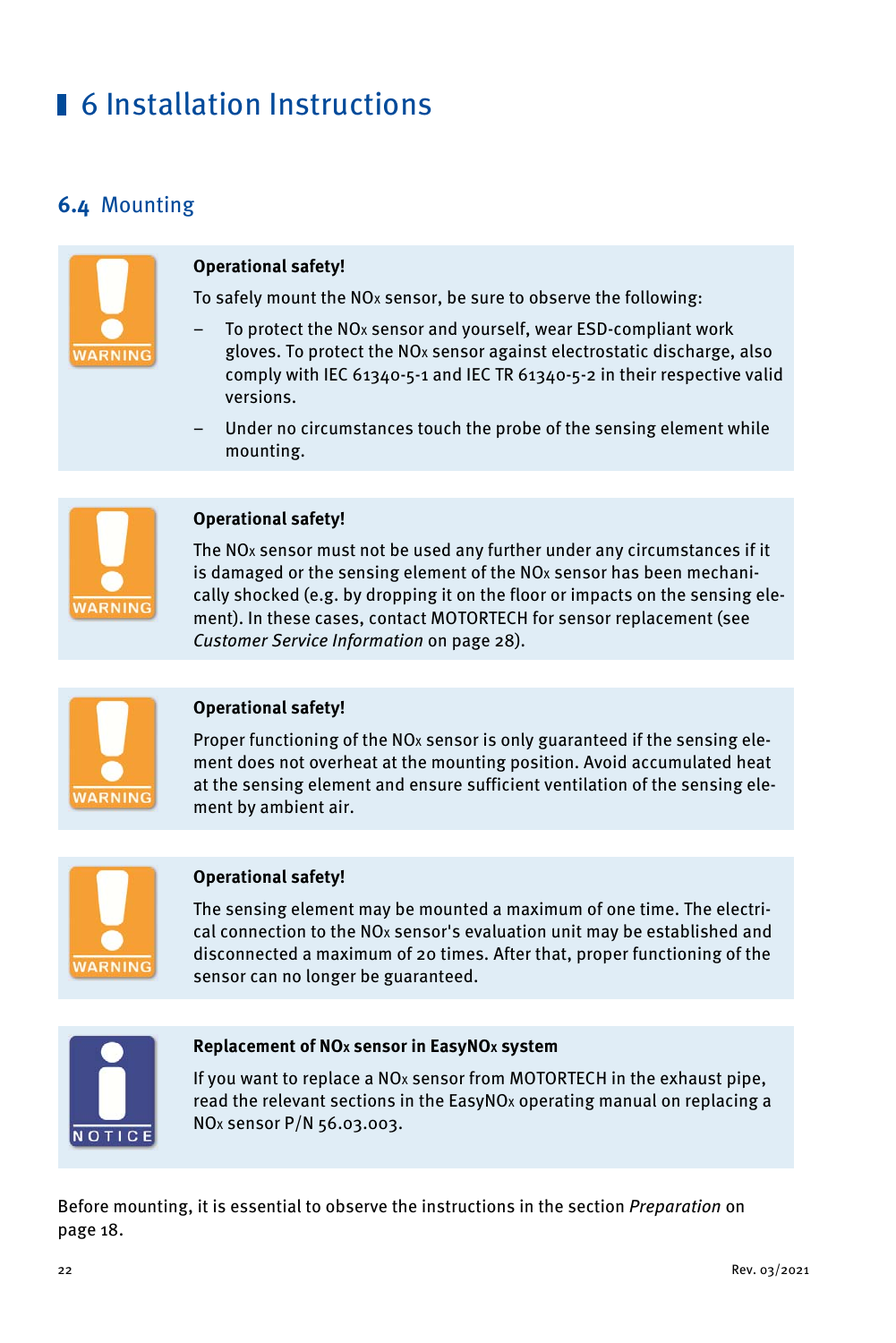

Make sure that the engine is switched off when mounting. Also make sure that the exhaust pipe has cooled down sufficiently and that there are no exhaust gases in the exhaust pipe.

The sensing element of the NO<sub>x</sub> sensor is screwed into the exhaust pipe via a suitable welding boss made of stainless steel (material number 1.4301) from MOTORTECH. For welding in the welding boss, the locking screw of the welding boss can be used as welding aid.

Proceed as follows:

- 1. First mount the evaluation unit of the NO<sub>x</sub> sensor with two suitable screws onto a grounded mounting plate at the mounting position specified by you. The diameter of the mounting holes is 8.2 mm (0.323").
- 2. Then, at the selected mounting position in the exhaust pipe, drill a hole with a diameter of  $27$  mm  $\pm$  1 mm (1.07"  $\pm$  0.04") into the exhaust pipe for the sensing element.



3. Screw the locking screw into the welding boss and weld the stainless steel welding boss (material number 1.4301) into this hole with a suitable welding filler.



- 4. Remove the protective cap from the probe of the sensing element. Do not pull on the connection cable, but hold the sensing element only by its metal body.
- 5. Check whether the thread of the sensing element is sufficiently greased. If necessary, re-grease only the thread of the sensing element with a small amount of high temperature grease (Optimol Paste MF from Castrol or Never Seez Regular Grade from Bostik, recommendation 40 mg  $\pm$  10 mg). Also make sure that no dirt, dust, or grease gets deposited in or on the probe while mounting.
- 6. Insert the sensing element into the welding boss and screw the sensing element into the welding boss via its hexagon nut by hand first. The outgoing wires must not twist in the process. Therefore counter the sensing element with your hand.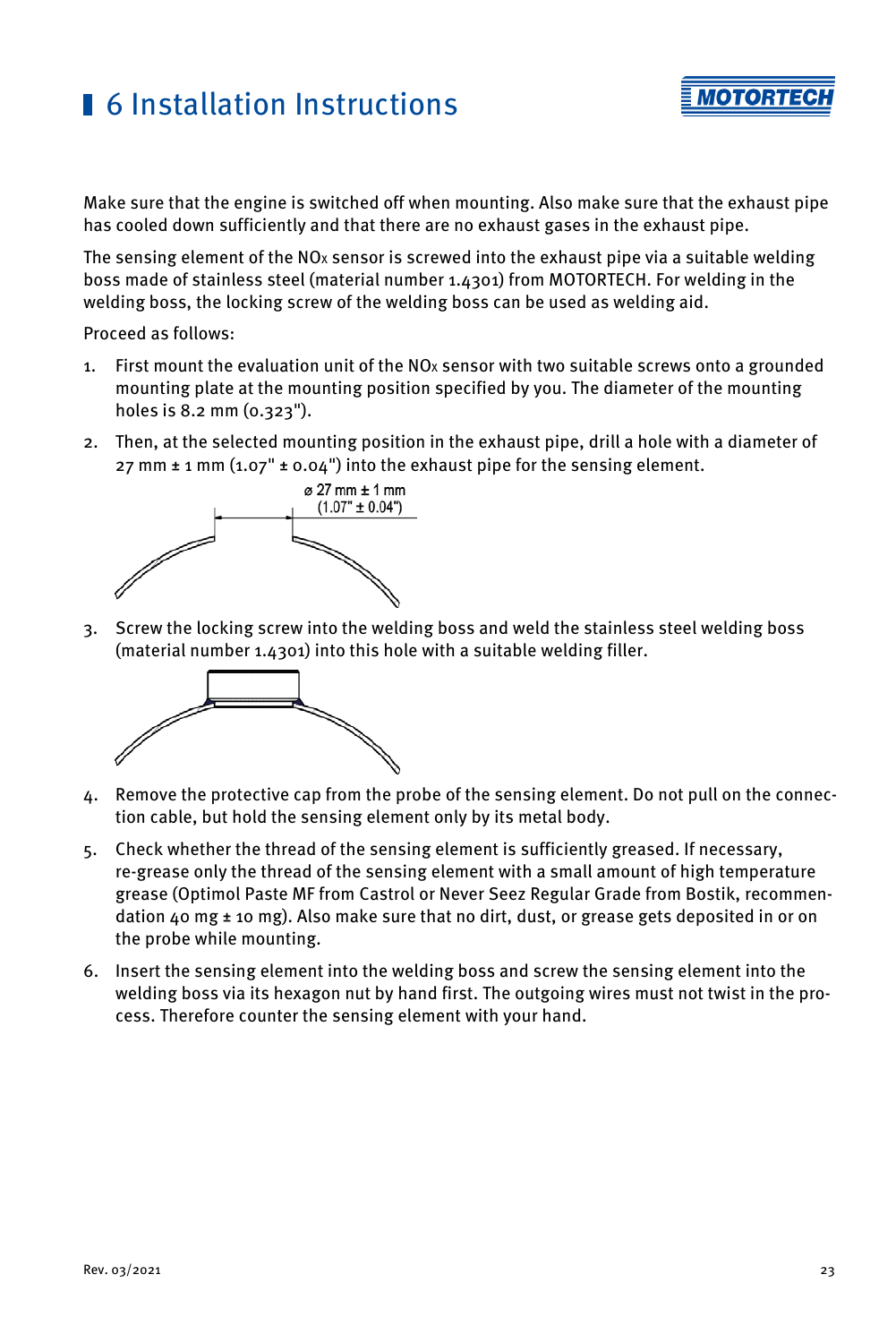7. Then tighten the sensing element over its hexagon nut using a calibrated torque tool with a torque of 60 Nm  $\pm$  10 Nm (44.3 lb-ft  $\pm$  7.4 lb-ft).



- 8. Then lay the connection cable between the sensing element and the evaluation unit. When doing so, comply with the specifications in the section Laying the Connection Cable on pag[e 20.](#page-19-0)
	- $\triangleright$  The NO<sub>x</sub> sensor is mounted.

### <span id="page-23-0"></span>**6.5** Wiring

For connecting the NO<sub>x</sub> sensor to the master control and the power supply and for selecting the CAN identifier of the NO<sub>x</sub> sensor (see Setting CAN Identifier on pag[e 25\),](#page-24-0) suitable harnesses are available from MOTORTECH.

If you want to apply your own solution, use a suitable mating plug to the five-pole connector of the NO<sub>x</sub> sensor's evaluation unit (see *Electrical Data* on page  $14$ ) and make sure that your wiring complies with the following specifications:

| <b>Pin evaluation</b> Assignment<br>unit |                                             | Cable type   | <b>Cross section</b> | <b>Wire length</b>                 |
|------------------------------------------|---------------------------------------------|--------------|----------------------|------------------------------------|
| $\mathbf{1}$                             | L+                                          | Unshielded   | $>1$ mm <sup>2</sup> | $(15 \text{ m} (49))$              |
| $\overline{2}$                           | I –                                         |              |                      |                                    |
| 3                                        | <b>CAN Lo</b>                               | Shielded CAN | $0.2 \, \text{mm}^2$ | 250 m (820 <sup>'</sup> )          |
| 4                                        | CAN Hi                                      | cable        |                      |                                    |
| 5                                        | CAN identifier of<br>NO <sub>x</sub> sensor | Shielded     | $0.2 \, \text{mm}^2$ | $(30 \text{ m} (98))$              |
|                                          |                                             | Unshielded   |                      | $\langle 3 \text{ m } (9) \rangle$ |

When making the plug connection, make sure that the five-pole connector of the  $NOx$  sensor's evaluation unit is dry and that there are no particles or deposited grease in the connector. In addition, do not apply any lubricants to make the plug connection. The harness and cables should be routed in such a way that there is no pull on them or the evaluation unit. If you use cable fasteners, they should not exert any force on the harness or cables.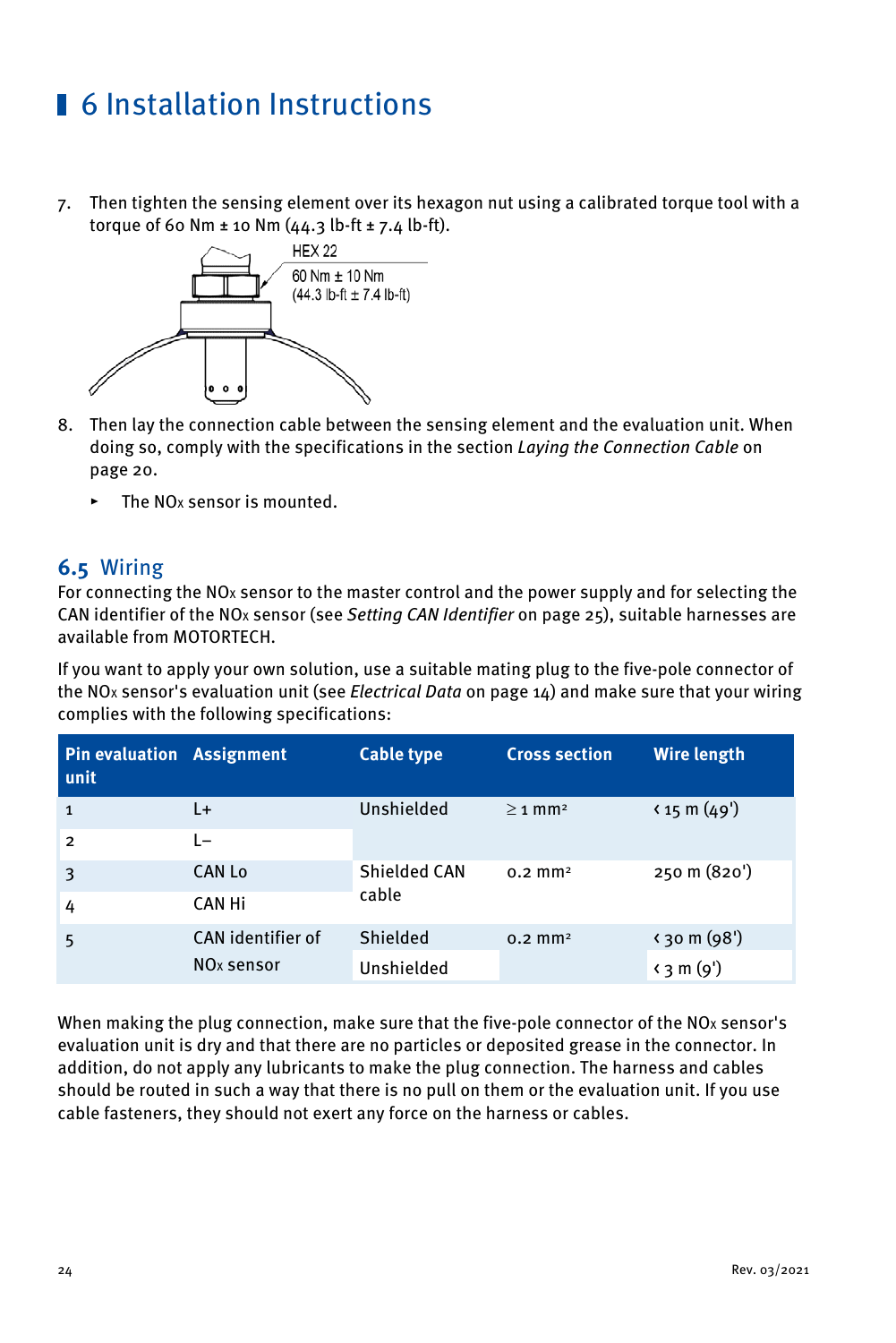

### <span id="page-24-0"></span>**6.6** Setting CAN Identifier

Two CAN identifiers are predefined in the NO<sub>x</sub> sensor so that a maximum of two NO<sub>x</sub> sensors can be operated on one CAN bus. The CAN identifier is selected externally via pin 5 of the NO<sub>x</sub> sensor's connector.

- 0x18F00E51 = Parameter group number 61454, source address 81: Pin 5 is connected to ground.
- 0x18F00F52 = Parameter group number 61455, source address 82: Pin 5 is open.

### <span id="page-24-1"></span>**6.7** Setting up Master Control

Before you can perform measurements with the NO<sub>x</sub> sensor, the master control must be configured in certain cases.

If you use a master control from MOTORTECH that is designed for use with the NO $x$  sensor (e.g. EasyNO<sub>x</sub>), please refer to the operating manual of the master control for more information.

If you use some other master control, it must usually be adapted for communication with the  $NO<sub>X</sub>$ sensor via the CAN bus. Further information on this can be found in the CAN bus documentation of the NOX sensor P/N 56.03.003, which is available on request from your MOTORTECH contact person (see Customer Service Information on pag[e 28\)](#page-27-3). Likewise, in certain cases, the measured values sent by the NO<sub>x</sub> sensor must also be subjected to corrective calculations in the master control.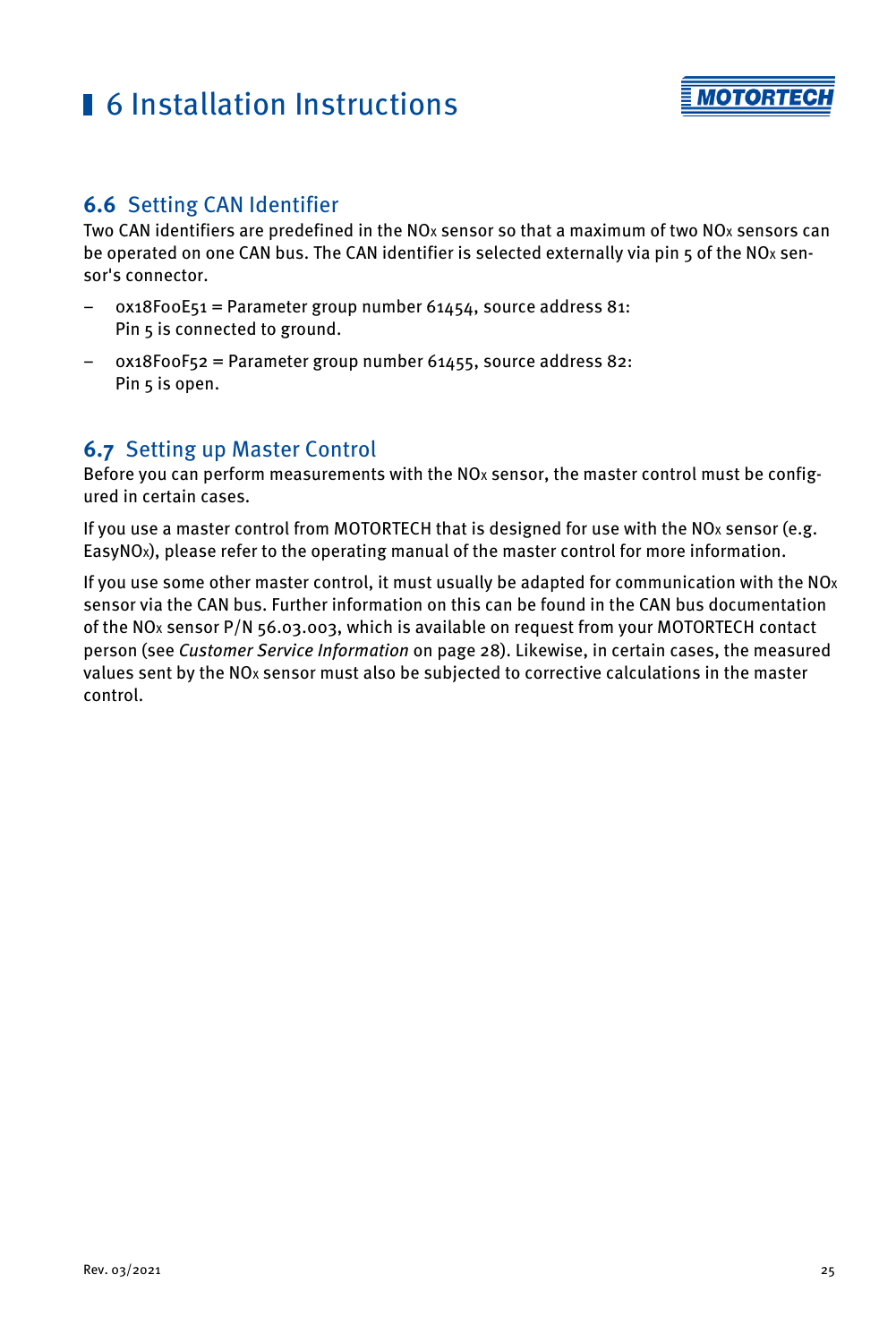# <span id="page-25-0"></span>**6.8** Dismounting



#### **Operational safety!**

To safely dismount the NO<sub>x</sub> sensor, be sure to observe the following:

- To protect the NO<sub>x</sub> sensor and yourself, wear ESD-compliant work gloves. To protect the NOX sensor against electrostatic discharge, also comply with IEC 61340-5-1 and IEC TR 61340-5-2 in their respective valid versions.
- Under no circumstances touch the probe of the sensing element while dismounting.
- The NO<sub>x</sub> sensor must not be live during dismounting and must have cooled down for at least 15 minutes after the voltage has been switched off. Otherwise, touching the sensing element may cause burns, the sensing element may burn, and serious damage to the connected equipment due to arcing, sparking, or short circuit may occur.



#### **Operational safety!**

The NO<sub>x</sub> sensor must not be used any further under any circumstances if it is damaged or the sensing element of the NO<sub>x</sub> sensor has been mechanically shocked (e.g. by dropping it on the floor or impacts on the sensing element). In these cases, contact MOTORTECH for sensor replacement (see Customer Service Information on pag[e 28\)](#page-27-3).



#### **Operational safety!**

The sensing element may be mounted a maximum of one time. The electrical connection to the NOX sensor's evaluation unit may be established and disconnected a maximum of 20 times. After that, proper functioning of the sensor can no longer be guaranteed.

Make sure that the engine is switched off while dismounting. Also make sure that the exhaust pipe has cooled down sufficiently and that there are no exhaust gases in the exhaust pipe.

To dismount the NO<sub>x</sub> sensor, proceed as follows:

- 1. Make sure that the NO<sub>x</sub> sensor is not live. Then disconnect the mating plug of the MOTOR-TECH harness or your wiring from the connector of the evaluation unit.
- 2. Make sure that the sensing element has not been live for at least 15 minutes. Then unscrew the sensing element from the welding boss using a flare nut wrench 22 mm (0.87") with a spared corner wave profile. The outgoing wires must not twist in the process. Therefore counter the sensing element with your hand. Do not use a hammer or a flat spanner to loosen the sensing element.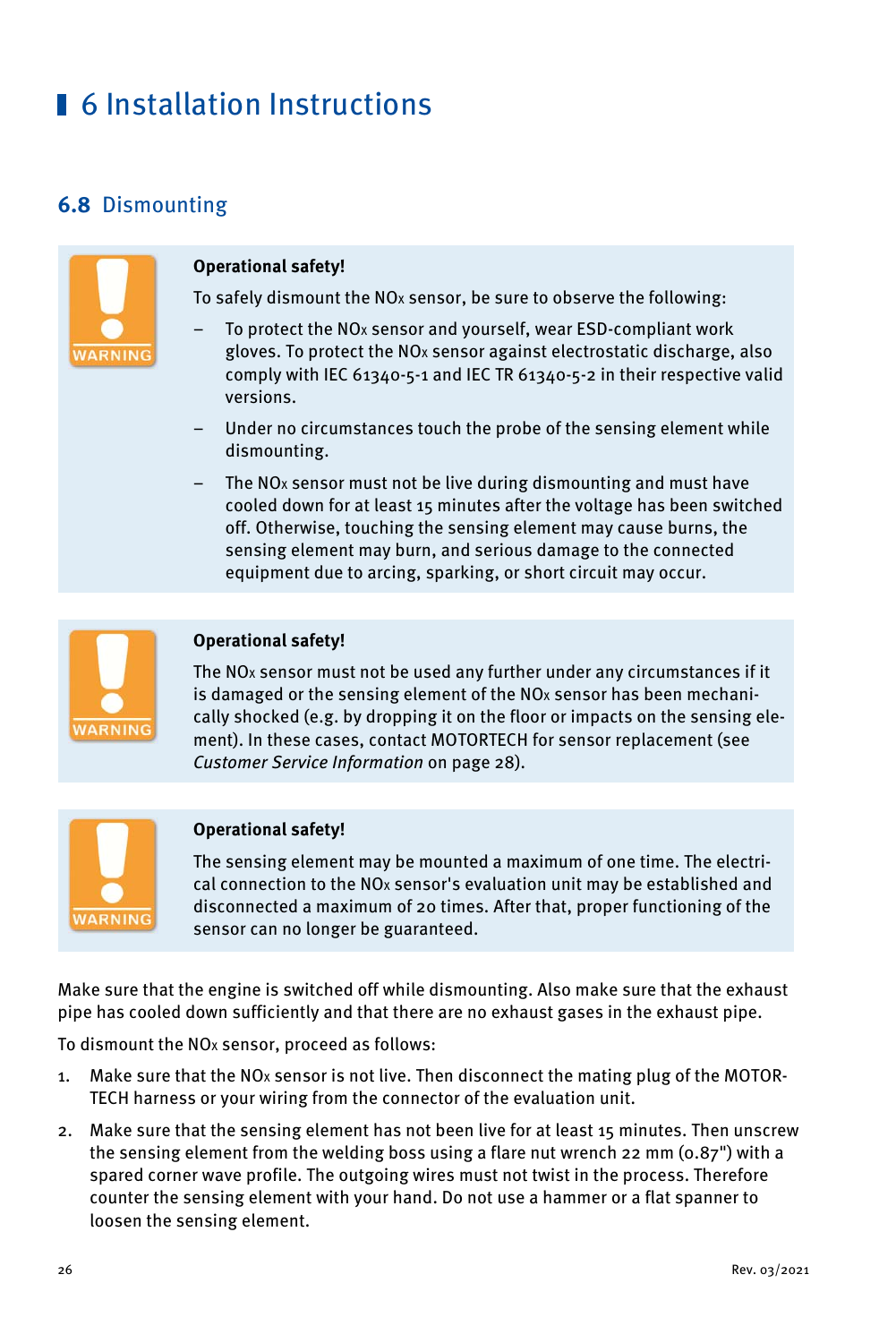

- 3. Dismount the evaluation unit from the mounting plate.
	- $\blacktriangleright$  The NO<sub>x</sub> sensor has been dismounted.

If you do not screw a suitable sensing element into the welding boss after having removed the NOX sensor, you may only restart the engine after having sealed the opening in the exhaust pipe gas-tight. For this purpose, use the locking screw of the welding boss. Grease the locking screw sufficiently with high temperature grease before inserting it into the welding boss, and screw the locking screw into the welding boss with a torque of 25 Nm (18.5 lb-ft).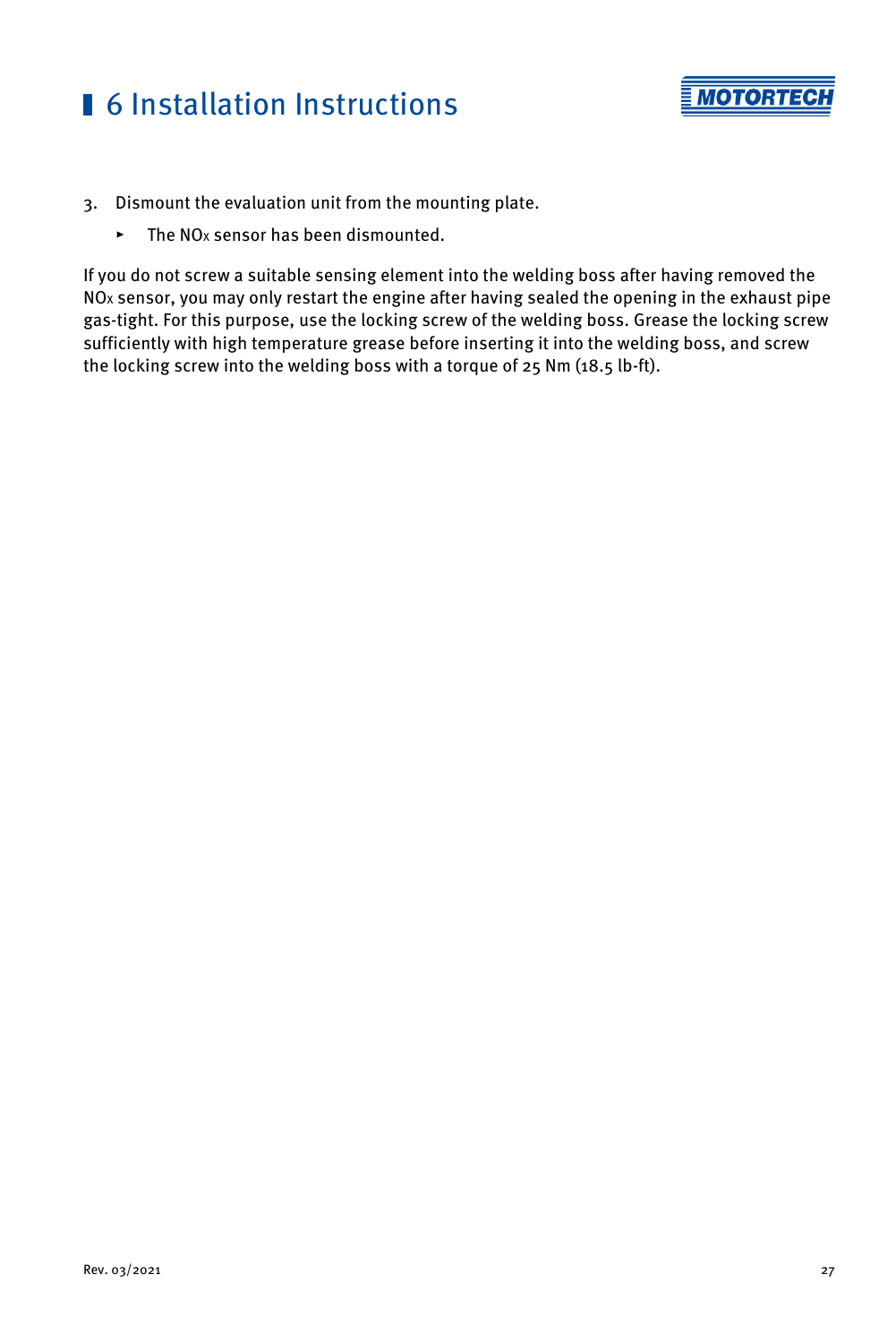<span id="page-27-0"></span>

### <span id="page-27-1"></span>**7.1** Error Detection

The evaluation unit of the NO<sub>X</sub> sensor detects electrical faults (short-circuits and open wires) in the lines between the sensing element and the evaluation unit and signals these to the master control via the CAN bus. If an electrical fault has been detected, the NO<sub>x</sub> sensor operates in diagnostic mode and remains in this mode even after elimination of the electrical fault, until the dew point release is set or reset or the NO<sub>x</sub> sensor is reset by an intermediate disconnection from the power supply.

Further information on errors reported via the CAN bus can be found in the CAN bus documentation of the NOX sensor P/N 56.03.003, which is available on request from your MOTORTECH contact person (see Customer Service Information on pag[e 28\)](#page-27-3).

### <span id="page-27-2"></span>**7.2** Self-Diagnosis

The NO<sub>x</sub> sensor has a self-diagnosis function that can be triggered by the master control via a CAN message. Further information on the self-diagnosis can be found in the CAN bus documentation of the NO<sub>x</sub> sensor P/N 56.03.003, which is available on request from your MOTORTECH contact person (see Customer Service Information on pag[e 28\)](#page-27-3).

### <span id="page-27-3"></span>**7.3** Customer Service Information

You can reach our customer service during business hours at the following phone and fax number, or by email:

| Phone: | +49 5141 93 99 0  |
|--------|-------------------|
| Fax:   | +49 5141 93 99 99 |

Email: service@motortech.de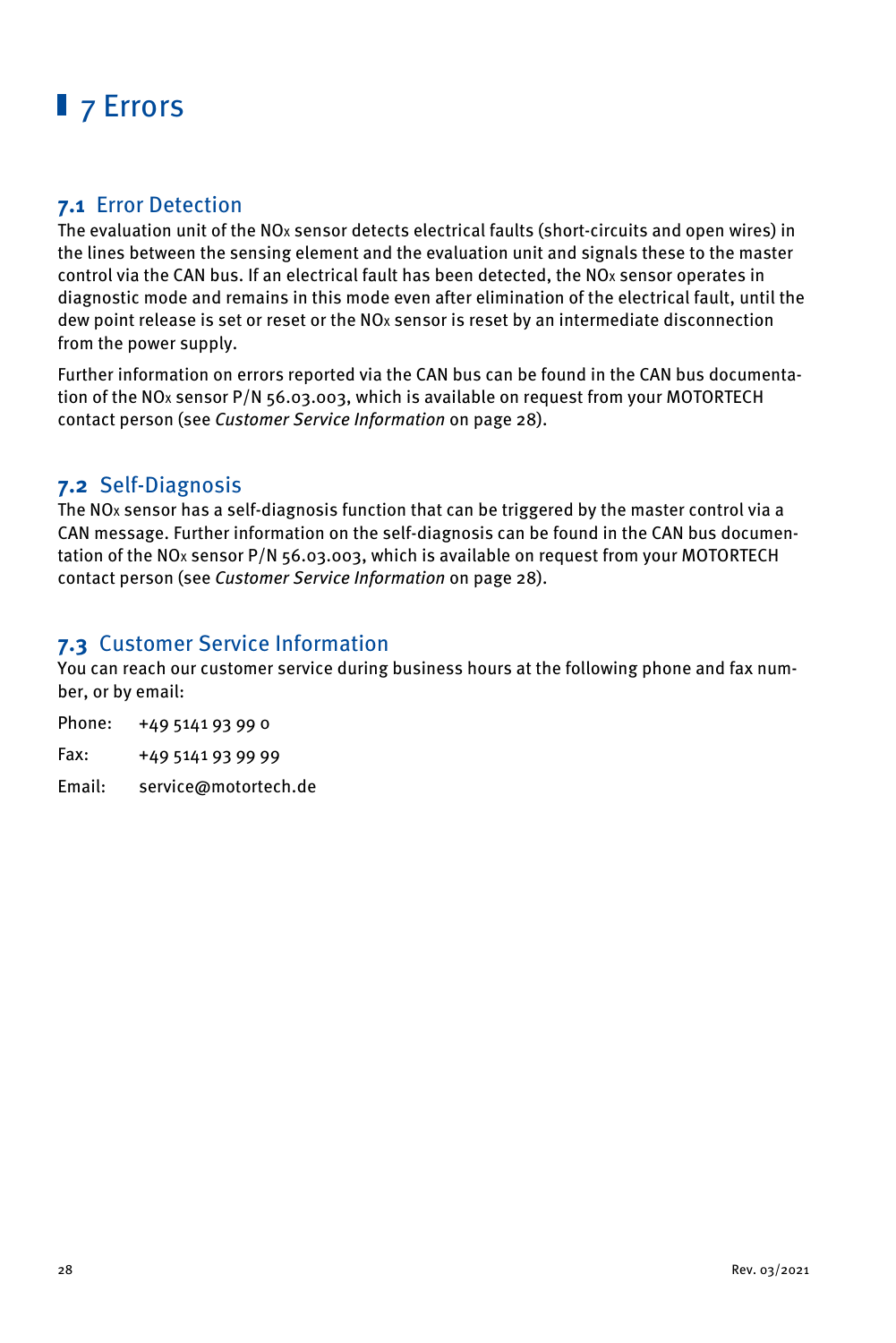



### <span id="page-28-0"></span>**7.4** Returning Equipment for Repair / Inspection

To return the device for repair and inspection, obtain a return form from MOTORTECH contact person (see Customer Service Information on pag[e 28\)](#page-27-3).

After you have completely filled out the return form and returned it to MOTORTECH, MOTORTECH will send you back the return form and a delivery note with RMA number specified. Enclose the return form with your device and attach the delivery note to the packaging so that it is clearly visible from the outside. This will ensure a speedy and smooth processing of your repair order.

Send the device with delivery note and return form to one of the two addresses below or to the nearest MOTORTECH representative:

#### MOTORTECH GmbH

Hogrevestr. 21–23 29223 Celle

Germany

Phone: +49 5141 93 99 0 Fax: +49 5141 93 99 98

www.motortech.de motortech@motortech.de

#### MOTORTECH Americas, LLC

1400 Dealers Avenue, Suite A New Orleans, LA 70123

USA

Phone: +1 504 355 4212 Fax: +1 504 355 4217

www.motortechamericas.com info@motortechamericas.com

### <span id="page-28-1"></span>**7.5** Instructions for Packaging the Equipment

For return shipment, equipment should be packaged as follows:

- Use packaging material that does not damage the equipment surfaces.
- Wrap the equipment with sturdy materials and stabilize it inside the packaging.
- Use sturdy adhesive film to seal the packaging.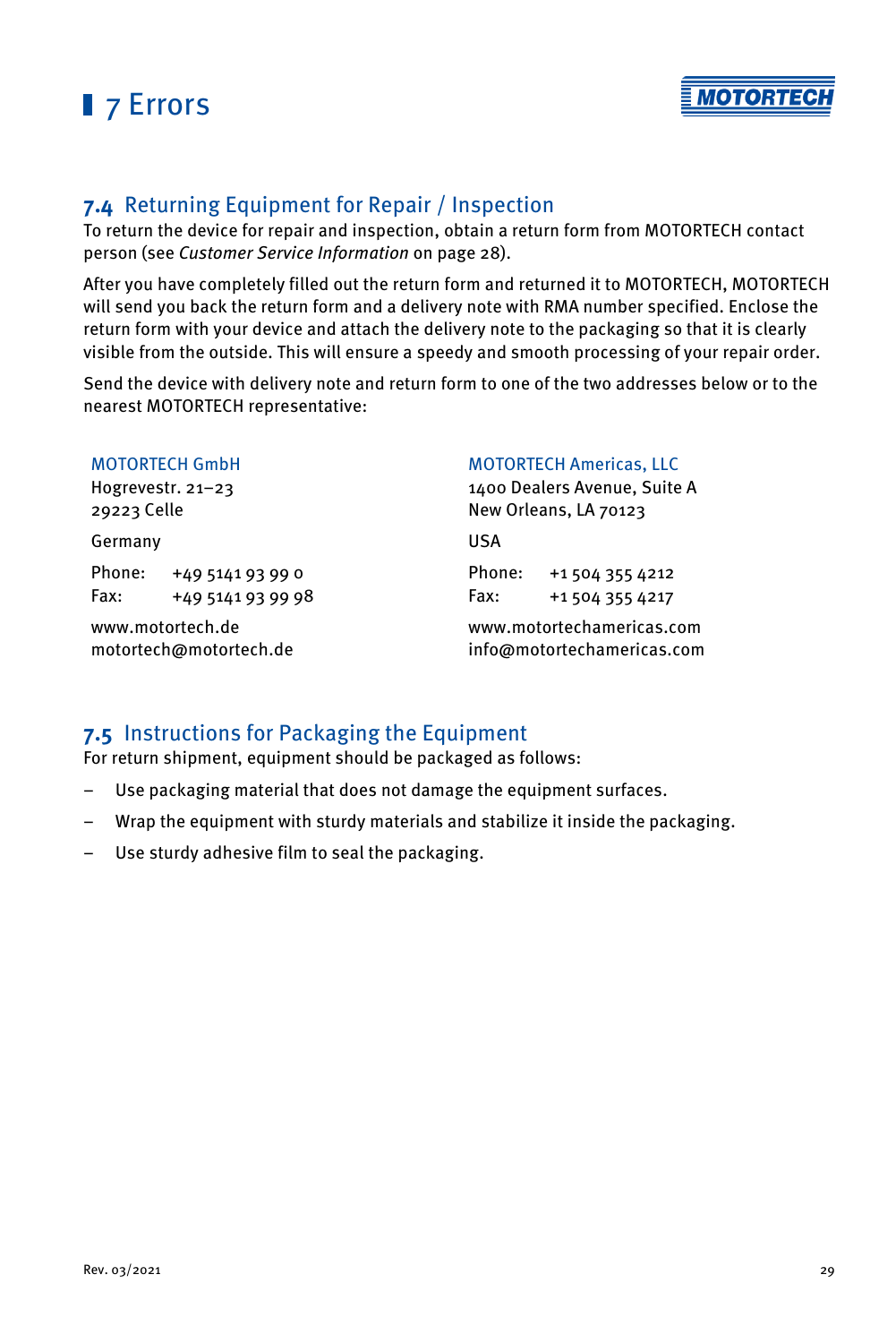# <span id="page-29-0"></span>8 Maintenance

### <span id="page-29-1"></span>**8.1** Cleaning the NO<sub>x</sub> Sensor

The NO<sub>x</sub> sensor must not be cleaned with mechanical means or cleaning agents, as this may destroy the sensor or mechanically damage the labels. The NO<sub>x</sub> sensor including its electrical connection must not come into contact with liquids.

If necessary, clean the NO<sub>x</sub> sensor with a soft, dry cloth. If you clean the NO<sub>x</sub> sensor when it is not mounted, make sure that the probe remains free of dirt.

### <span id="page-29-2"></span>**8.2** Spare Parts and Accessories

For spare parts and accessories, please refer to our current Product Guide, which is available for you to download on the internet at www.motortech.de.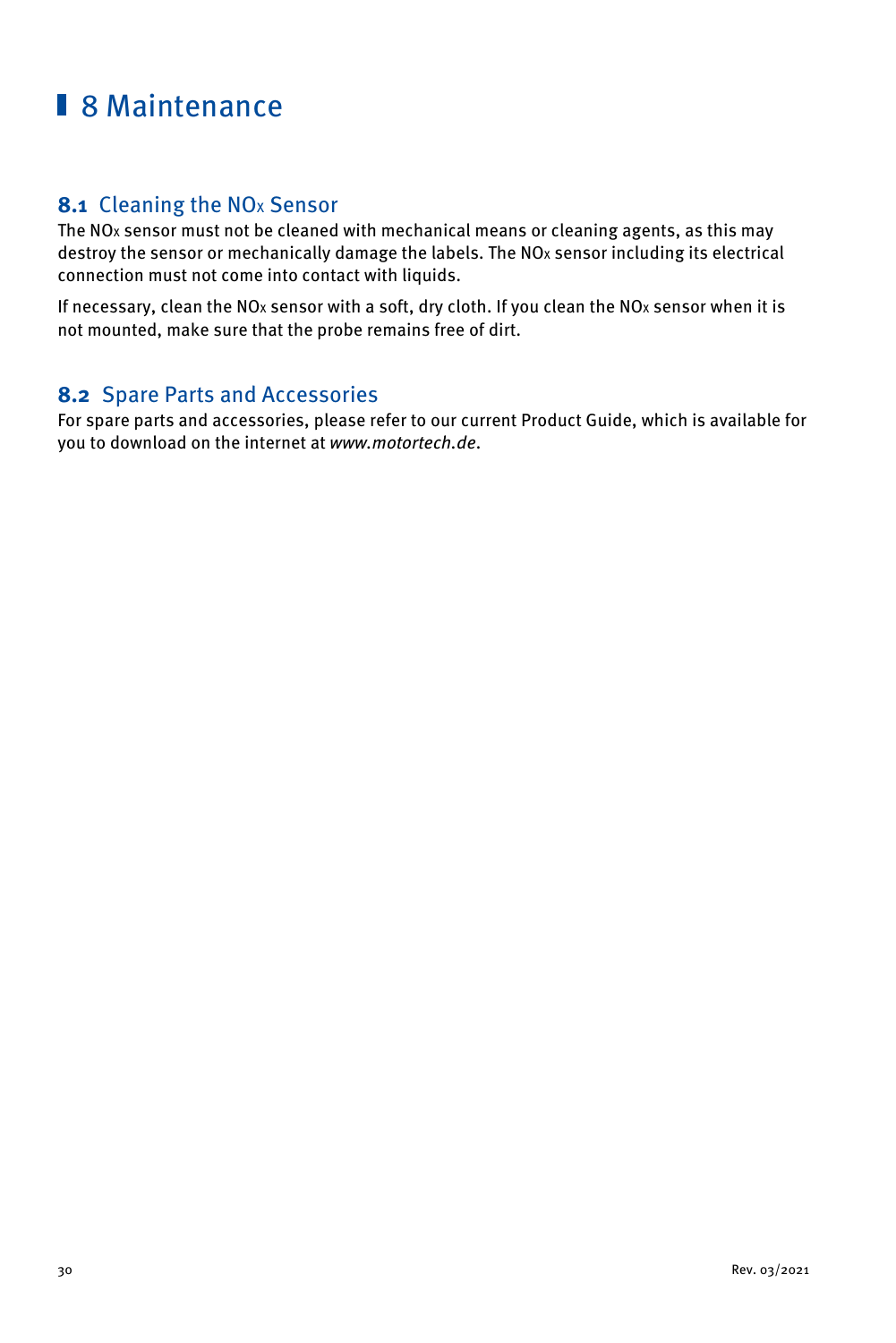